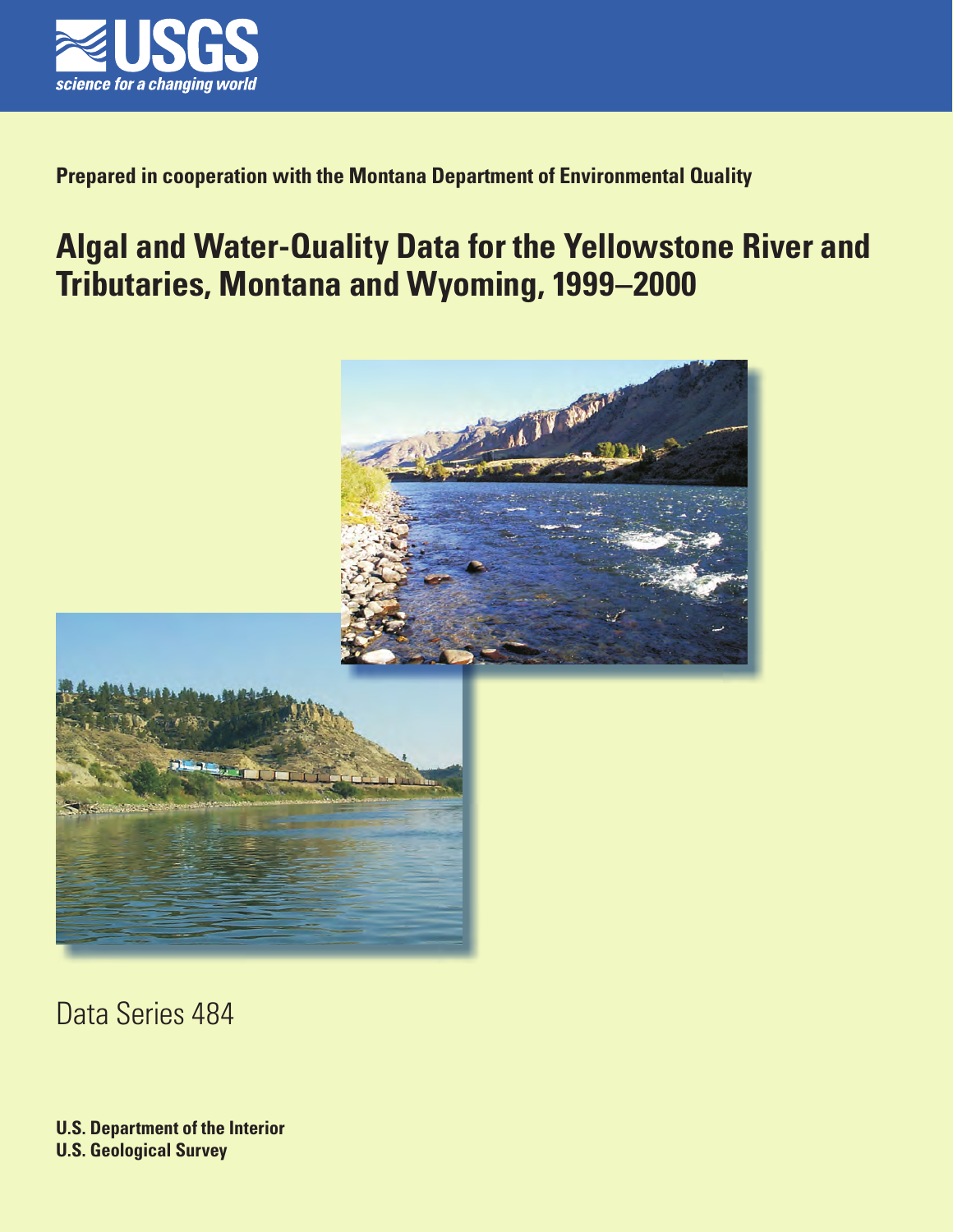**Cover.** Upper right: View looking downstream in the Yellowstone River at Corwin Springs (site Y1). Photograph by Gregory K. Boughton, U.S. Geological Survey. Lower left: Quiet water on the Yellowstone River below the mouth of the Bighorn River. Photograph by Stephen D. Porter, U.S. Geological Survey.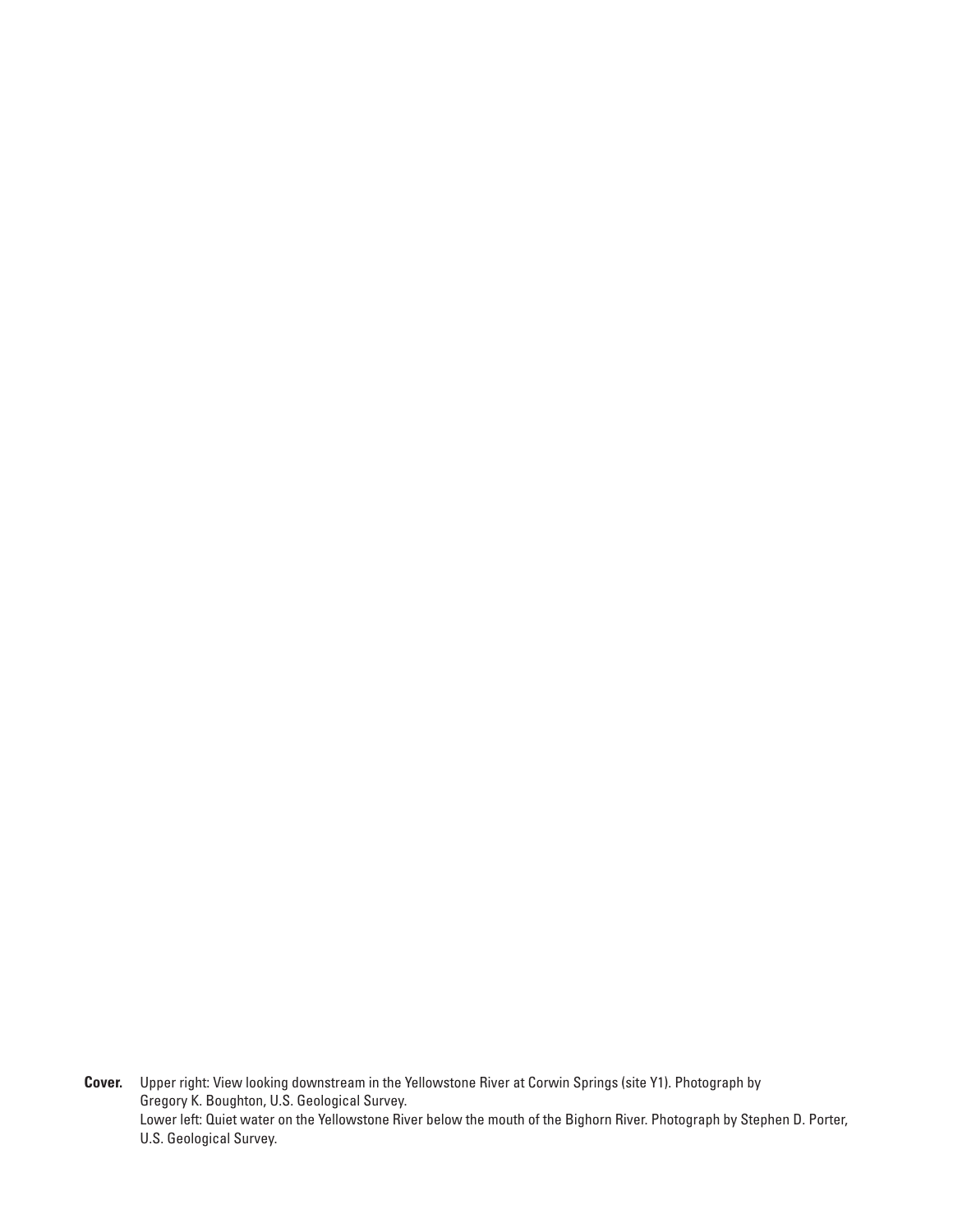By David A. Peterson

Prepared in cooperation with the Montana Department of Environmental Quality

Data Series 484

**U.S. Department of the Interior U.S. Geological Survey**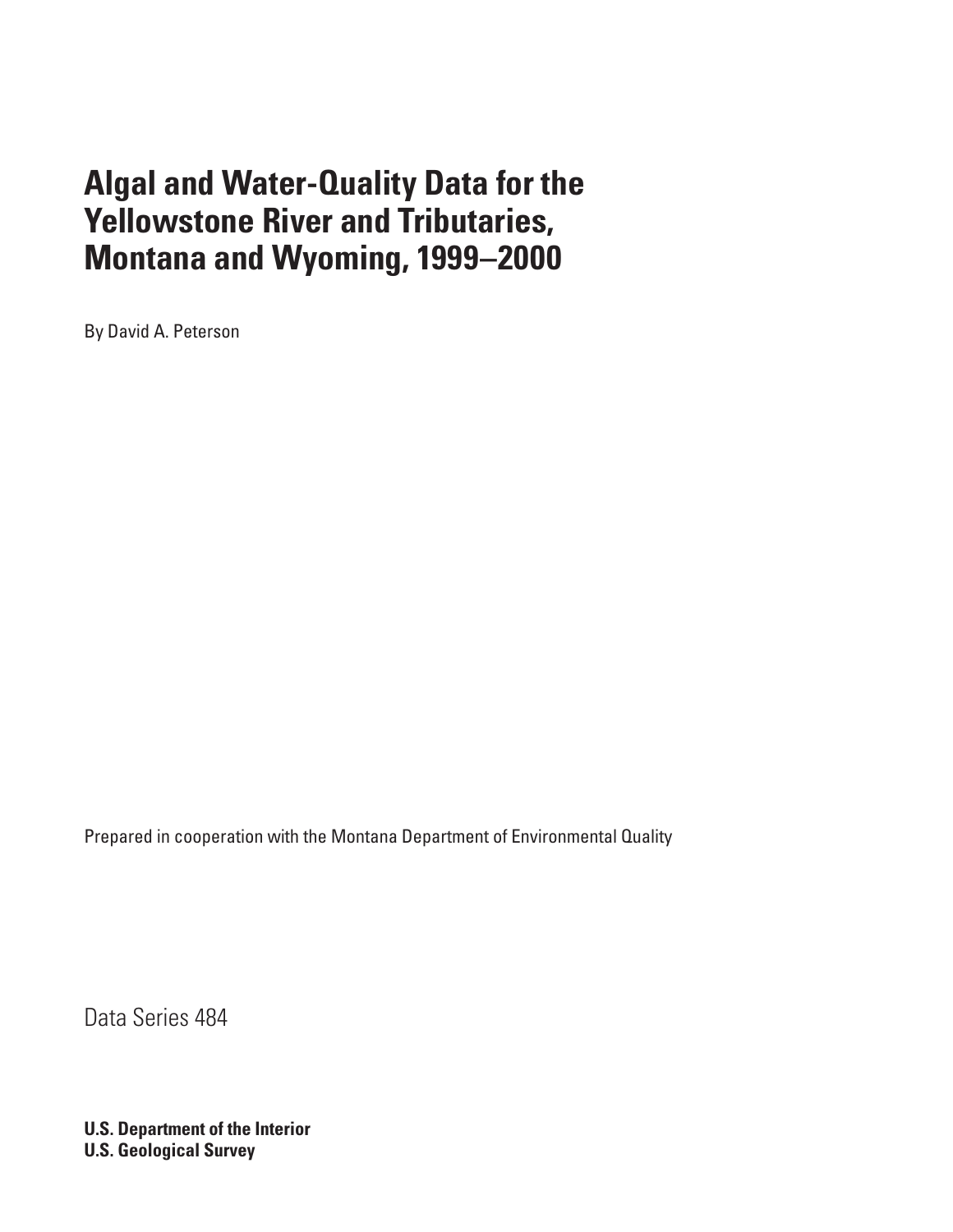### **U.S. Department of the Interior**

KEN SALAZAR, Secretary

### **U.S. Geological Survey**

Marcia K. McNutt, Director

U.S. Geological Survey, Reston, Virginia: 2009

For more information on the USGS—the Federal source for science about the Earth, its natural and living resources, natural hazards, and the environment, visit<http://www.usgs.gov> or call 1-888-ASK-USGS

For an overview of USGS information products, including maps, imagery, and publications, visit<http://www.usgs.gov/pubprod>

To order this and other USGS information products, visit<http://store.usgs.gov>

Any use of trade, product, or firm names is for descriptive purposes only and does not imply endorsement by the U.S. Government.

Although this report is in the public domain, permission must be secured from the individual copyright owners to reproduce any copyrighted materials contained within this report.

*Suggested citation:*

Peterson, D.A., 2009, Algal and water-quality data for the Yellowstone River and tributaries, Montana and Wyoming, 1999–2000: U.S. Geological Survey Data Series 484, 13 p.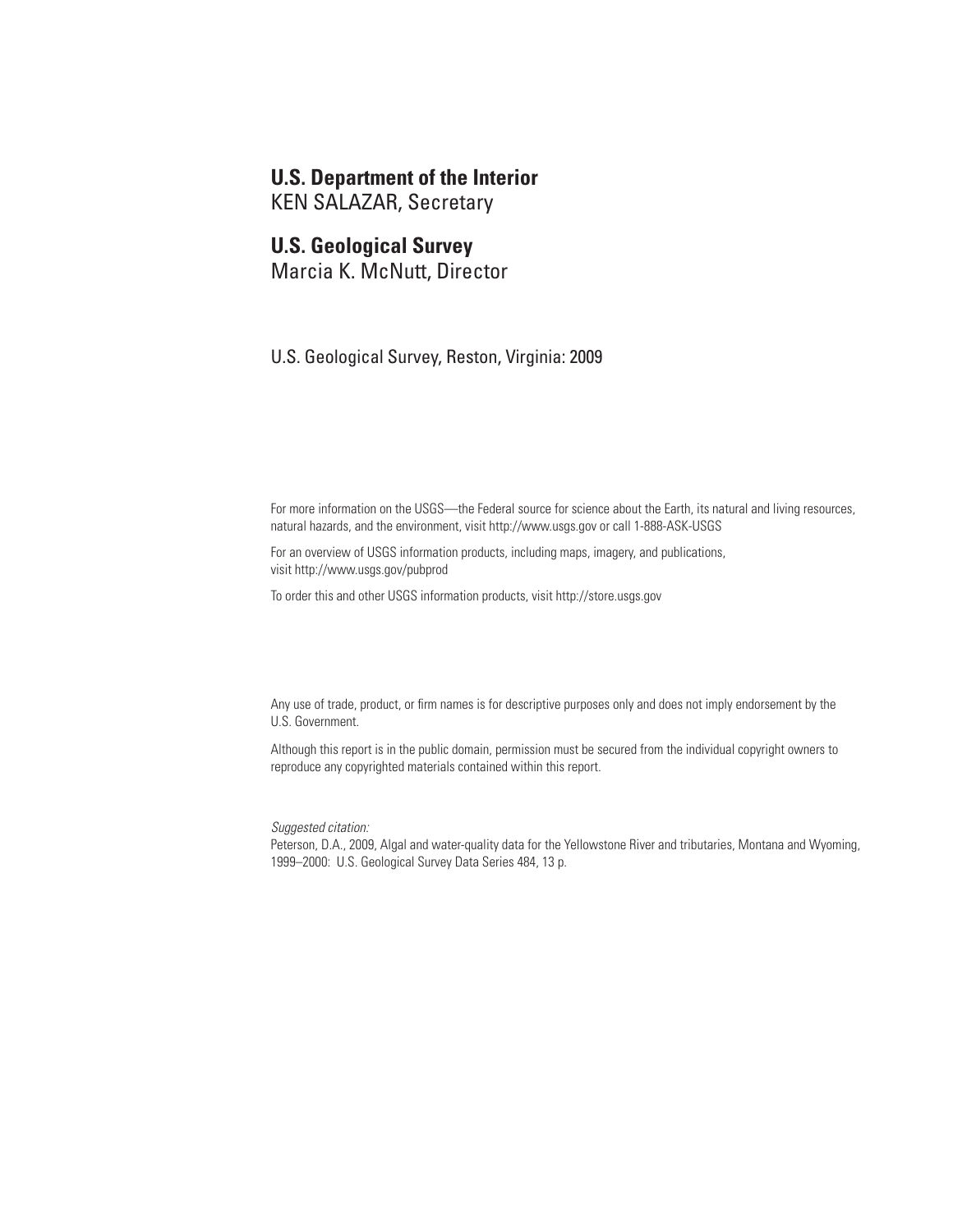# **Contents**

# **Figures**

| 1.   |    | Map showing locations of sampling sites for algae and water quality,<br>Yellowstone River and tributaries, Montana and Wyoming, 1999-20003                                                                                                             |  |
|------|----|--------------------------------------------------------------------------------------------------------------------------------------------------------------------------------------------------------------------------------------------------------|--|
| 2–4. |    | Graphs showing:                                                                                                                                                                                                                                        |  |
|      | 2. | Correlation of chlorophyll-a concentrations in phytoplankton<br>samples split between the U.S. Geological Survey Wyoming<br>Water Science Center laboratory and the U.S. Geological Survey<br>National Water Quality Laboratory, Yellowstone River and |  |
|      | 3. | Example of regression used to determine depth of photic zone<br>from measurements of light attenuation with depth in water<br>column, Yellowstone River near Sidney, Montana (station 06329500),                                                       |  |
|      | 4. | Example of diel fluctuations in dissolved-oxygen concentration,<br>Yellowstone River at Custer, Montana (station 06218000),                                                                                                                            |  |

## **Tables**

| 1. | Sampling sites and data types listed in this report, Yellowstone River                                                                                                                                            |
|----|-------------------------------------------------------------------------------------------------------------------------------------------------------------------------------------------------------------------|
|    | 2. Concentrations of chlorophyll-a in phytoplankton samples analyzed at<br>the U.S. Geological Survey Wyoming Water Science Center laboratory,                                                                    |
| 3. | Concentrations of chlorophyll-a in phytoplankton samples split between<br>the U.S. Geological Survey Wyoming Water Science Center laboratory<br>and the U.S. Geological Survey National Water Quality Laboratory, |
| 4. | Concentrations of chlorophyll-a and ash-free dry mass in periphyton<br>samples, Yellowstone River and tributaries, Montana and Wyoming, 1999-2000 8                                                               |
| 5. | Biomass of macroalgae, main-stem Yellowstone River, Montana,<br>q                                                                                                                                                 |
| 6. | Light attenuation with depth in the water column, Yellowstone River and                                                                                                                                           |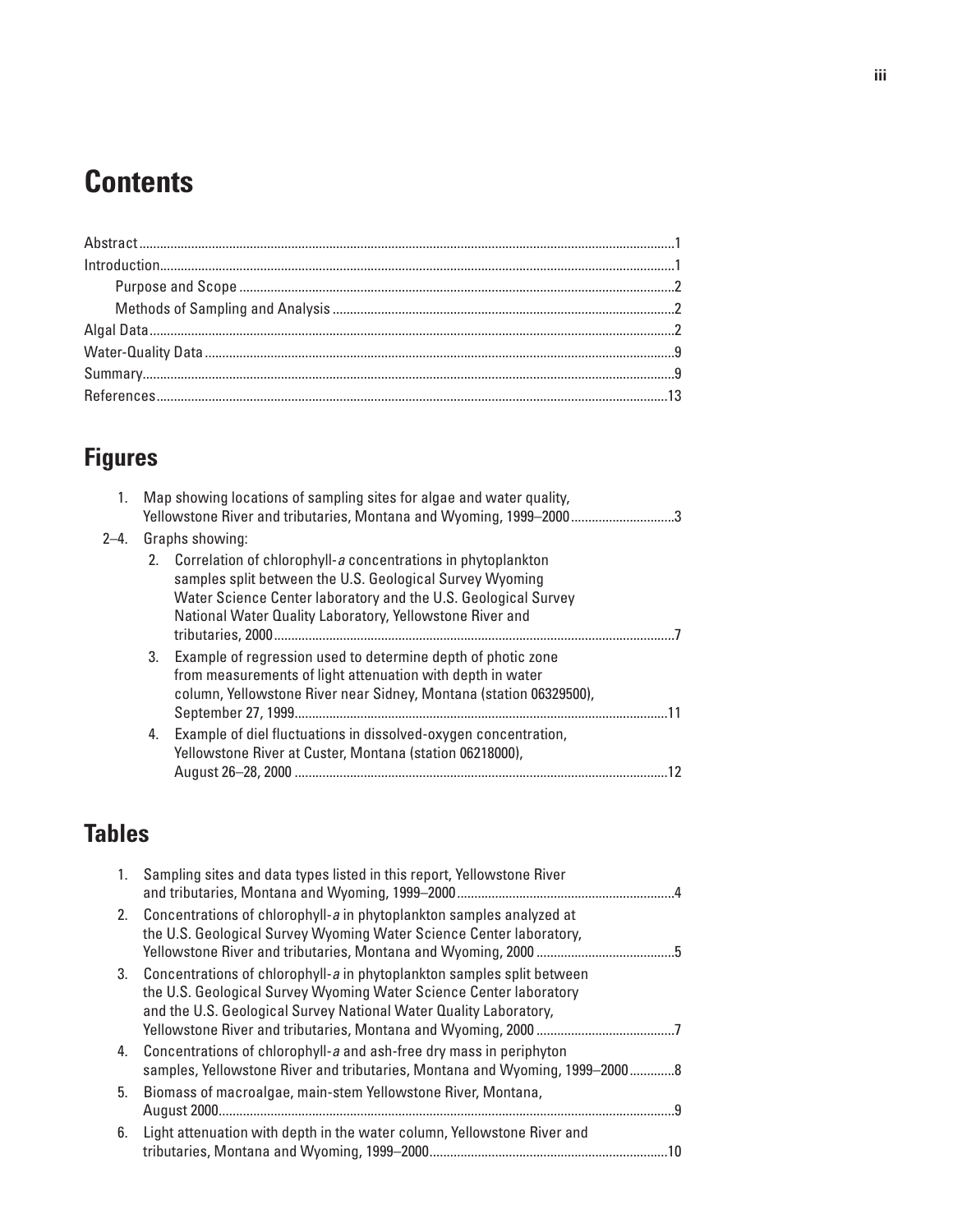| 7. Regression equations for relation between light attenuation and water |  |
|--------------------------------------------------------------------------|--|
| depth used to estimate depth of photic zone, Yellowstone River and       |  |
|                                                                          |  |
| 8. Relative rates of dissolved-oxygen production and respiration,        |  |
|                                                                          |  |

## **Conversion Factors**

| <b>Multiply</b>      | By      | <b>To obtain</b>        |  |
|----------------------|---------|-------------------------|--|
| centimeter (cm)      | 0.3937  | inch (in.)              |  |
| meter (m)            | 3.281   | foot $(ft)$             |  |
| meter (m)            | 1.094   | yard (yd)               |  |
| square meter $(m^2)$ | 10.76   | square foot $(ft^2)$    |  |
| cubic meter $(m^3)$  | 264.2   | gallon (gal)            |  |
| liter $(L)$          | 61.02   | cubic inch $(in^3)$     |  |
| cubic meter $(m^3)$  | 35.31   | cubic foot $(ft^3)$     |  |
| gram(g)              | 0.03527 | ounce, avoirdupois (oz) |  |

## **Abbreviations**

| cm                  | centimeter                                              |
|---------------------|---------------------------------------------------------|
| g/m <sup>2</sup>    | gram per square meter                                   |
| $g/m^3/hr$          | gram per cubic meter per hour                           |
| m                   | meter                                                   |
| $P_{max}$           | maximum rate of dissolved-oxygen production             |
| $R^2$               | coefficient of determination                            |
| $\mathsf{R}_{\max}$ | maximum rate of dissolved-oxygen respiration            |
| $\mu$ g/L           | microgram per liter                                     |
| mg/m <sup>2</sup>   | milligram per square meter                              |
| AFDM                | ash-free dry mass                                       |
| NAWQA               | <b>National Water-Quality Assessment</b>                |
| <b>NWIS</b>         | <b>National Water Information System</b>                |
| NWQL                | <b>National Water Quality Laboratory</b>                |
| <b>PAR</b>          | photosynthetically available radiation                  |
| <b>USGS</b>         | <b>U.S. Geological Survey</b>                           |
| <b>WWSC</b>         | <b>Wyoming Water Science Center</b>                     |
| YELL                | Yellowstone River Basin study unit of the NAWQA Program |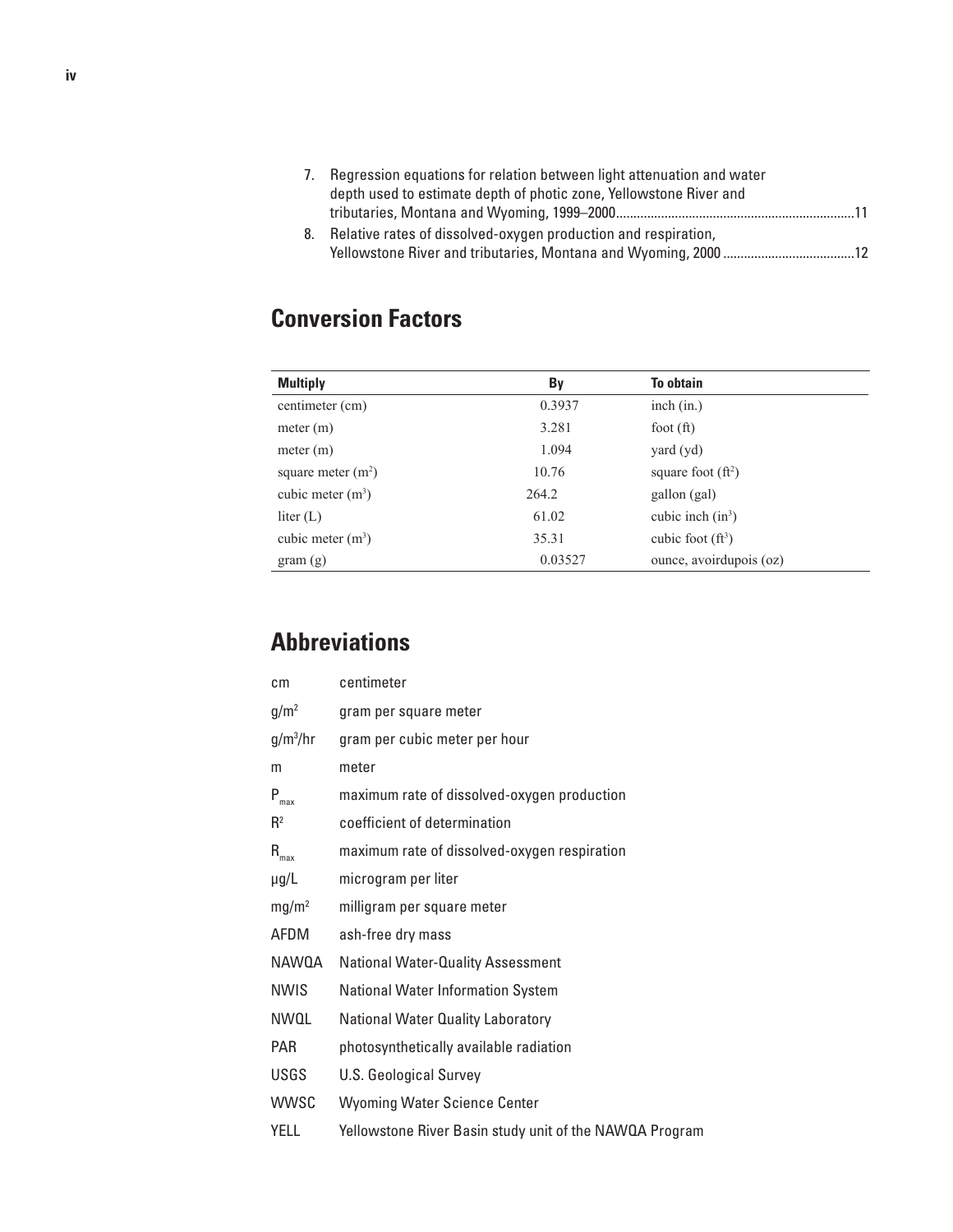<span id="page-6-0"></span>By David A. Peterson

## **Abstract**

Streams of the Yellowstone River Basin in Montana and Wyoming were sampled as part of the U.S. Geological Survey's National Water-Quality Assessment Program. Algal communities were sampled in 1999 in conjunction with other ecological sampling and in 2000 during synoptic sampling. Water-quality measurements related to the algal sampling included light attenuation and dissolved-oxygen concentrations. Sites were sampled on the main-stem Yellowstone River, major tributaries such as the Clarks Fork Yellowstone River and the Bighorn River, and selected minor tributaries. Some of the data collected, such as the phytoplankton chlorophyll*-a* data, were referenced or summarized in previous U.S. Geological Survey reports but were not previously published in tabular form, and therefore are presented in this report, prepared in cooperation with the Montana Department of Environmental Quality. Data presented in this report include chlorophyll*-a* concentrations in phytoplankton and periphyton samples, as well as light attenuation and dissolved-oxygen production data from 1999–2000.

## **Introduction**

At low to moderate concentrations, algae are an integral part of a healthy stream ecosystem (Peterson and others, 2001). Algae are single-celled plants that contain chlorophyll and carry out photosynthesis. The periphyton (algae attached to rocks, logs and submerged objects) and phytoplankton (suspended or floating algae) are primary producers in the aquatic food chain, and provide food and habitat for invertebrates and other organisms. During daylight, algae produce oxygen that is essential for aquatic life, sometimes causing the water to be supersaturated with oxygen. During the night, excessive algal growths can deplete dissolved-oxygen concentrations to levels lethal to fish, particularly trout, due to algal respiration and consumption of oxygen through decay of dead algal cells and other organic matter in the water. Respiration and decay of organic matter consume oxygen throughout the day and night, but are offset by photosynthesis during the daylight hours. Excessive growths of algae also can be

aesthetically displeasing, as well as a nuisance for anglers, irrigators, and other water users.

An ecological and water-quality investigation of streams in the Yellowstone River Basin in Montana and Wyoming was conducted as part of the U.S. Geological Survey's (USGS) National Water-Quality Assessment (NAWQA) Program (*<http://water.usgs.gov/nawqa/>*). This investigation was conducted to provide insight into ecological variability over time, the role that water quality plays in community structure and stability, and differences with respect to various environmental settings (Miller and Quinn, 1997). Sampling in the basin (named study unit YELL) was designed to be more frequent and included more sites during 1999–2001 (the highintensity phase) than from 2002 to present (2009; Miller and Quinn, 1997). The results of the high-intensity phase indicated that the water quality of streams in the YELL was influenced largely by natural factors, although some anthropogenic effects were noted (Peterson and others, 2004). Several topical reports were published on the YELL, including a description of water quality at 10 fixed stations, or high-intensity waterquality sites (Miller and others, 2005), and a summary of biological and chemical indicators of nutrient enrichment in the main-stem Yellowstone River (Peterson and others, 2001; Peterson and Porter, 2002).

Most of the ecological sampling in the YELL investigation occurred during 1998–2000. The ecological sampling focused on fish-tissue and bed-sediment chemistry in 1998; algal, macroinvertebrate, and fish communities, and aquatic habitat in 1999; and algal and macroinvertebrate communities in 2000. During 1999, the ecological sampling included collection of periphyton (algae attached to substrates such as rocks) at 10 fixed stations. During 2000, the ecological sampling included collection of periphyton and phytoplankton (algae suspended in the water column) at fixed stations and at nine other sites on the main-stem Yellowstone River and tributaries during a synoptic sampling event (Peterson and others, 2001). Water-quality measurements related to the algal sampling during 1999–2000 included light attenuation and dissolved-oxygen concentrations. Samples for additional water-quality constituents were collected and analyzed during 1999 to present (2009). Ecological sampling was reduced to one or two sites per year starting in 2001 and continuing to the present (2009).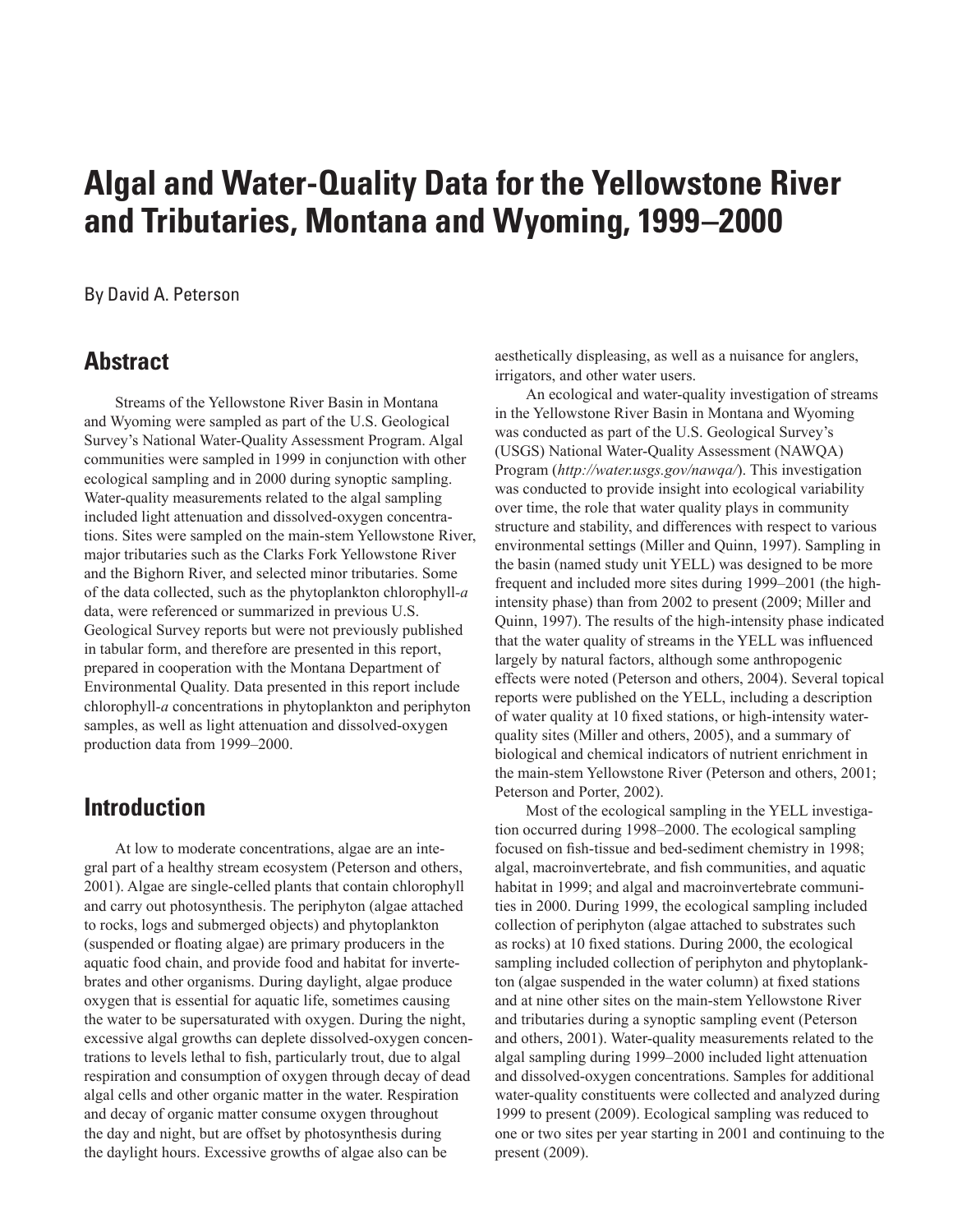<span id="page-7-0"></span>Although most of the data from the Yellowstone River Basin investigation have been published and are available online from USGS databases, some of the algal and waterquality data collected in 1999–2000 were not previously published in tabular form and therefore, are included in this report, prepared in cooperation with the Montana Department of Environmental Quality. Chlorophyll*-a* and ash-free dry mass (AFDM) concentrations in algae from 1999–2000 are included in this report; chlorophyll*-a* and AFDM concentrations from 2001 to present (2009) are available from two online USGS databases: the NAWQA data warehouse at *<http://water.usgs.gov/nawqa/data>* and the National Water Information System (NWIS) at *http://waterdata.usgs.gov/ wy/nwis/qw.* Water-quality data associated with the YELL sampling, such as bacteria, trace element, nutrient, major ion, volatile organic compound, and pesticide analyses from the USGS National Water Quality Laboratory (NWQL), are available from the NAWQA data warehouse and NWIS. Taxonomic data for algae, macroinvertebrates, and fish communities sampled in the YELL from 1999 to present are available from the NAWQA data warehouse. Additional information about the YELL investigation and associated publications are available at *[http://wy.water.usgs.gov/YELL/index.htm.](http://wy.water.usgs.gov/YELL/index.htm)*

#### **Purpose and Scope**

The purpose of this report is to present algal and waterquality data collected from the Yellowstone River and tributaries during 1999–2000 that were referenced or summarized in previous USGS reports but were not otherwise available. Most of the data presented are for chlorophyll*-a* concentrations in either phytoplanktonic algae or periphytic algae. Other data presented include AFDM in periphyton, dry mass in macroalgae samples, light attenuation, and dissolved-oxygen production.

#### **Methods of Sampling and Analysis**

Algal and water-quality samples were collected from 11 sites on the main-stem Yellowstone River and from 5 selected tributaries (fig. 1). Sampling sites and corresponding data types included in this report are listed in table 1.

Samples of phytoplankton were collected at the same time as water-quality samples by using width- and depthintegrated techniques described by Shelton (1994). Aliquots of the samples were filtered, preserved on dry ice, and shipped to the USGS Wyoming Water Science Center (WWSC) for analysis of chlorophyll*-a* by using the fluorometric method described by Arar and Collins (1992). For quality-assurance purposes, a subset of replicate phytoplankton samples were split and sent to the NWQL for similar analysis by the fluorometric method.

Samples of periphyton were collected by scraping the top surface of representative rocks in riffle areas, using techniques described by Porter and others (1993). Aliquots of the periphyton samples were processed and analyzed for chlorophyll*-a* by the WWSC following the same techniques as for the phytoplankton samples. In addition, the periphyton samples were analyzed for AFDM by the WWSC following methods described by the American Public Health Association (1980).

Samples of *Cladophora glomerata*, a filamentous green algae hereafter referred to as macroalgae, generally were collected from five or more representative locations at selected stream reaches by using a  $0.25$ -square-meter  $(m<sup>2</sup>)$  standard sampling area. Macroalgae samples were preserved on ice and shipped to the WWSC for determination of dry mass by using techniques described by the American Public Health Association (1980).

Light attenuation was measured in the field by using a quantum-light sensor to measure photosynthetically available radiation. At each site, vertical profiles of light readings at 10-centimeter intervals were recorded to estimate the depth of the photic zone, or the zone where sufficient light existed for photosynthesis.

Dissolved-oxygen production was estimated by using the techniques described by Sorenson and others (1999). Dissolved-oxygen concentrations were measured in the stream at 15-minute intervals for a minimum of 48 hours. The linear portion of the dissolved-oxygen curve during the daytime hours was used to estimate  $P_{max}$ , the maximum rate of dissolved-oxygen production. Similarly, the linear portion of the dissolved-oxygen curve during the nighttime hours was used to estimate  $R_{\text{max}}$ , the maximum rate of dissolved-oxygen respiration. Although  $P_{max}$  and  $R_{max}$  are used according to the convention of Sorenson and others (1999), this technique does not remove the effect of reaeration arising from differences in oxygen saturation between the stream and the atmosphere (Odum, 1956). Thus, these values represent relative rather than actual measures of stream metabolism.

## **Algal Data**

Concentrations of chlorophyll*-a* in phytoplankton samples analyzed at the WWSC laboratory are listed in table 2. Phytoplankton samples were collected at fixed sites approximately monthly during February to December 2000; data from a synoptic sampling event in August 2000 also are listed in table 2. Concentrations of chlorophyll*-a* in phytoplankton samples ranged from 0.2 to 38.6 micrograms per liter, with the largest concentration measured at the Yellowstone River near Livingston, Montana (site Y2, station 06192500).

Some of the phytoplankton samples were split and analyzed for chlorophyll*-a* at both the WWSC laboratory and the NWQL as part of quality-assurance procedures. Concentrations of chlorophyll*-a* measured in the split samples are listed in table 3. The correlation of concentrations of chlorophyll*-a*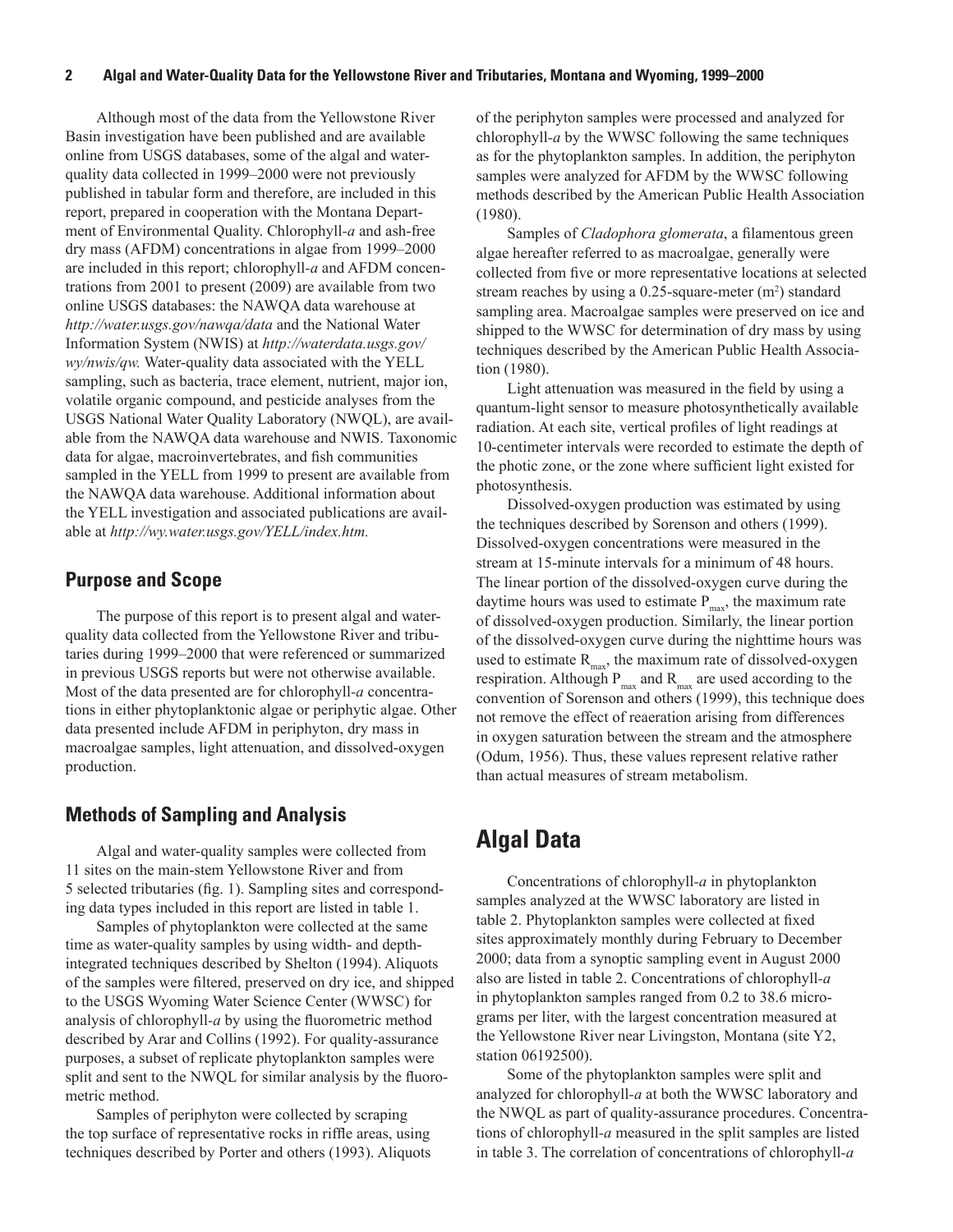<span id="page-8-0"></span>

**Figure 1.** Locations of sampling sites for algae and water quality, Yellowstone River and tributaries, Montana and Wyoming, 1999–2000.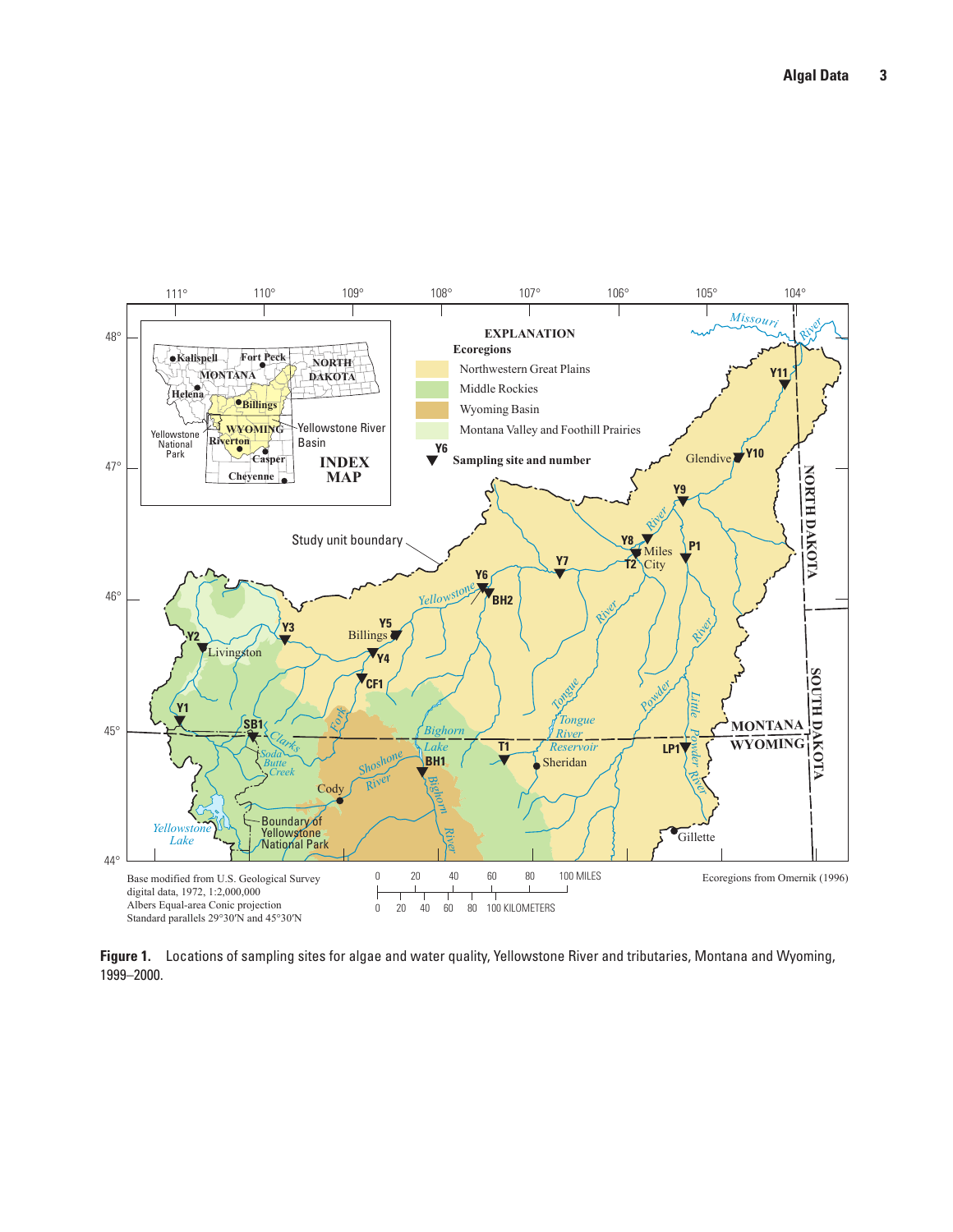#### <span id="page-9-0"></span>**Table 1.** Sampling sites and data types listed in this report, Yellowstone River and tributaries, Montana and Wyoming, 1999–2000.

[Shaded cells indicate fixed sites; X, sample or measurement was made; NS, sample not collected or measurement not made]

| <b>Station</b><br>identification<br>number | <b>Station name</b>                                            | <b>Site</b><br>number<br>(fig. 1) | Phytoplankton<br>chlorophyll-a | Periphyton<br>chlorophyll-a<br>and ash-free dry<br>mass | <b>Macroalgae</b><br>dry weight | Light<br>extinction | <b>Dissolved-</b><br>oxygen<br>production |
|--------------------------------------------|----------------------------------------------------------------|-----------------------------------|--------------------------------|---------------------------------------------------------|---------------------------------|---------------------|-------------------------------------------|
| 06187915                                   | Soda Butte Creek at park<br>boundary, at Silver Gate,<br>Mont. | SB1                               | $\mathbf X$                    | $\mathbf X$                                             | $_{\rm NS}$                     | $\mathbf X$         | <b>NS</b>                                 |
| 06191500                                   | Yellowstone River at Corwin<br>Springs, Mont.                  | Y1                                | $\mathbf X$                    | $\mathbf X$                                             | $_{\rm NS}$                     | $\mathbf X$         | X                                         |
| 06192500                                   | Yellowstone River near<br>Livingston, Mont.                    | Y2                                | $\mathbf X$                    | $\mathbf X$                                             | $\mathbf X$                     | $\mathbf X$         | $\boldsymbol{X}$                          |
| 454634109463401                            | Yellowstone River at<br>Greycliff, Mont.                       | Y <sub>3</sub>                    | <b>NS</b>                      | X                                                       | X                               | X                   | NS                                        |
| 06205200                                   | Yellowstone River at Laurel,<br>Mont.                          | Y4                                | <b>NS</b>                      | X                                                       | X                               | $\mathbf X$         | <b>NS</b>                                 |
| 06208500                                   | <b>Clarks Fork Yellowstone</b><br>River at Edgar, Mont.        | CF1                               | $\mathbf X$                    | $\mathbf X$                                             | $_{\rm NS}$                     | $\mathbf X$         | X                                         |
| 06214500                                   | Yellowstone River at<br>Billings, Mont.                        | Y5                                | $\mathbf X$                    | $\mathbf X$                                             | $\mathbf X$                     | $\mathbf X$         | $\mathbf X$                               |
| 06218000                                   | Yellowstone River at Custer,<br>Mont.                          | Y <sub>6</sub>                    | NS                             | X                                                       | $\mathbf X$                     | $\mathbf X$         | $\mathbf X$                               |
| 06279500                                   | Bighorn River at Kane, Wyo.                                    | BH1                               | $\mathbf X$                    | $\mathbf X$                                             | $_{\rm NS}$                     | $\mathbf X$         | <b>NS</b>                                 |
| 06294500                                   | Bighorn River above Tullock<br>Creek, near Bighorn,<br>Mont.   | BH <sub>2</sub>                   | NS                             | X                                                       | $_{\rm NS}$                     | $\boldsymbol{X}$    | $\mathbf X$                               |
| 06295000                                   | Yellowstone River at<br>Forsyth, Mont.                         | Y7                                | X                              | $\mathbf X$                                             | X                               | $\mathbf X$         | $\mathbf X$                               |
| 06298000                                   | Tongue River near Dayton,<br>Wyo.                              | T1                                | $\mathbf X$                    | $\mathbf X$                                             | $_{\rm NS}$                     | $\mathbf X$         | $_{\rm NS}$                               |
| 06308500                                   | Tongue River at Miles City,<br>Mont.                           | T <sub>2</sub>                    | $\mathbf X$                    | $\mathbf X$                                             | $_{\rm NS}$                     | $\mathbf X$         | $_{\rm NS}$                               |
| 06309000                                   | Yellowstone River at Miles<br>City, Mont.                      | Y8                                | X                              | X                                                       | X                               | X                   | X                                         |
| 06324970                                   | Little Powder River above<br>Dry Creek, near Weston,<br>Wyo.   | LP1                               | $\mathbf X$                    | $\mathbf X$                                             | $_{\rm NS}$                     | X                   | <b>NS</b>                                 |
| 06326500                                   | Powder River at Locate,<br>Mont.                               | P <sub>1</sub>                    | $\mathbf X$                    | $\mathbf X$                                             | $_{\rm NS}$                     | $\mathbf X$         | $_{\rm NS}$                               |
| 06326530                                   | Yellowstone River near<br>Terry, Mont.                         | Y9                                | $\mathbf X$                    | $\mathbf X$                                             | $_{\rm NS}$                     | $\mathbf X$         | $\mathbf X$                               |
| 06327500                                   | Yellowstone River at<br>Glendive, Mont.                        | ${\rm Y10}$                       | $\mathbf X$                    | $\mathbf X$                                             | <b>NS</b>                       | $\mathbf X$         | $_{\rm NS}$                               |
| 06329500                                   | Yellowstone River near<br>Sidney, Mont.                        | Y11                               | $\mathbf X$                    | $\mathbf X$                                             | $_{\rm NS}$                     | $\mathbf X$         | $\mathbf X$                               |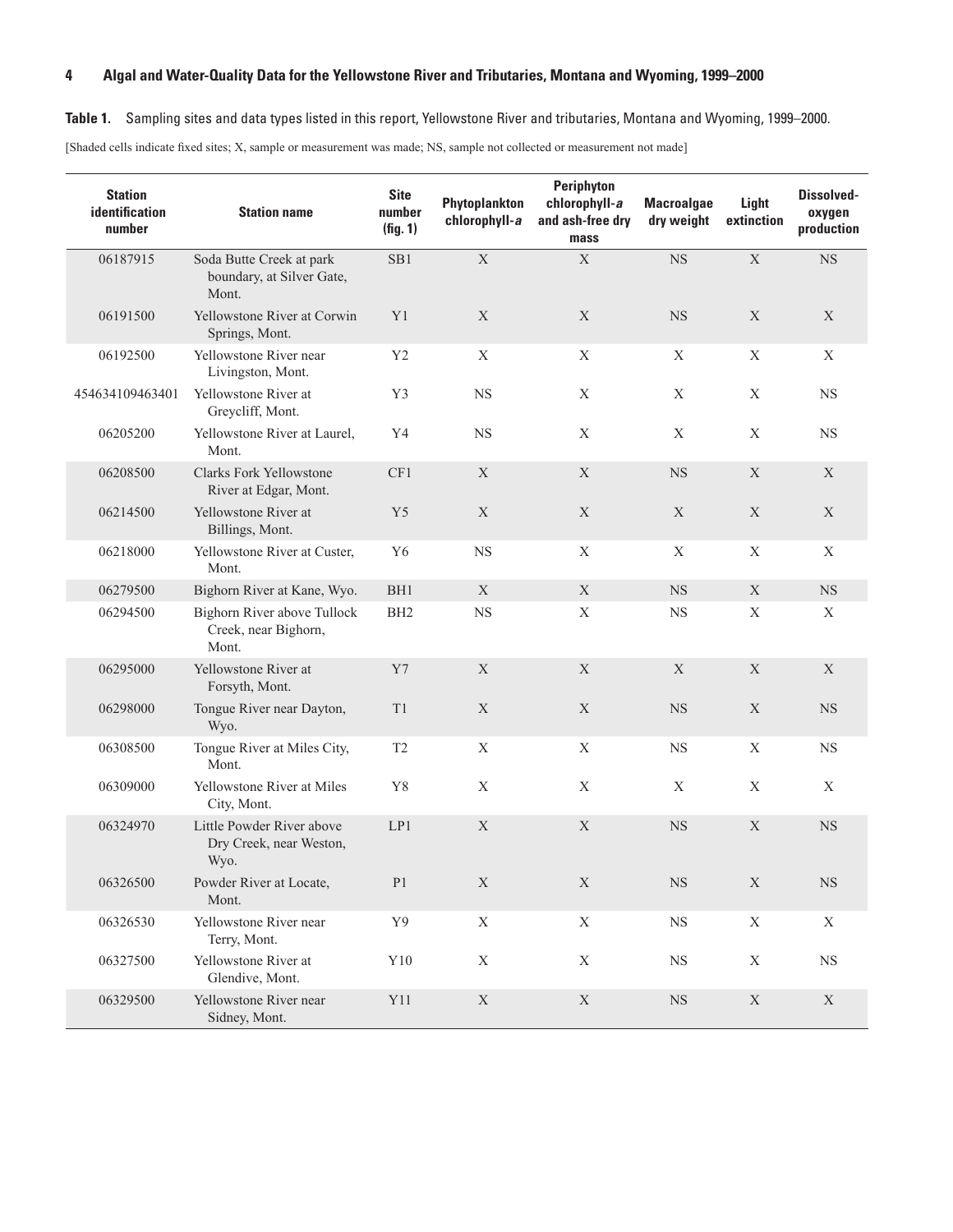12/28/2000 1.0

<span id="page-10-0"></span>**Table 2.** Concentrations of chlorophyll-*a* in phytoplankton samples analyzed at the U.S. Geological Survey Wyoming Water Science Center laboratory, Yellowstone River and tributaries, Montana and Wyoming, 2000.

[µg/L, micrograms per liter]

| <b>Station</b><br>identification<br>number | <b>Site number</b><br>(fig. 1) | Sample date | Chlorophyll-a,<br>$(\mu g/L)$ | <b>Station</b><br><b>identification</b><br>number | <b>Site number</b><br>(fig. 1) | Sample date | Chlorophyll-a,<br>$(\mu g/L)$ |
|--------------------------------------------|--------------------------------|-------------|-------------------------------|---------------------------------------------------|--------------------------------|-------------|-------------------------------|
| 06187915                                   | SB1                            | 2/08/2000   | 0.4                           | 06208500                                          | CF1                            | 2/09/2000   | 3.2                           |
|                                            |                                | 3/14/2000   | .9                            |                                                   |                                | 3/14/2000   | 7.1                           |
|                                            |                                | 4/10/2000   | 1.7                           |                                                   |                                | 4/12/2000   | 4.0                           |
|                                            |                                | 5/16/2000   | $1.2$                         |                                                   |                                | 6/23/2000   | 1.2                           |
|                                            |                                | 5/25/2000   | 1.3                           |                                                   |                                | 7/10/2000   | 4.2                           |
|                                            |                                | 6/07/2000   | $1.0\,$                       |                                                   |                                | 8/14/2000   | 3.0                           |
|                                            |                                | 6/27/2000   | $.5\,$                        |                                                   |                                | 9/26/2000   | 6.8                           |
|                                            |                                | 7/11/2000   | $.8\,$                        |                                                   |                                | 10/03/2000  | 32.2                          |
|                                            |                                | 8/15/2000   | .5                            |                                                   |                                | 10/31/2000  | 7.2                           |
|                                            |                                | 9/27/2000   | 1.9                           |                                                   |                                | 11/17/2000  | 1.8                           |
|                                            |                                | 10/23/2000  | $.5\,$                        |                                                   |                                | 12/13/2000  | 3.6                           |
|                                            |                                | 11/29/2000  | $.5\,$                        |                                                   |                                |             |                               |
|                                            |                                | 12/18/2000  | $\cdot$                       | 06214500                                          | Y <sub>5</sub>                 | 2/07/2000   | 3.7                           |
|                                            |                                |             |                               |                                                   |                                | 3/13/2000   | $2.1\,$                       |
| 06191500                                   | Y <sub>1</sub>                 | 2/09/2000   | 1.7                           |                                                   |                                | 4/05/2000   | 2.5                           |
|                                            |                                | 3/15/2000   | .9                            |                                                   |                                | 6/09/2000   | 1.7                           |
|                                            |                                | 4/11/2000   | 2.0                           |                                                   |                                | 6/23/2000   | $1.2$                         |
|                                            |                                | 5/15/2000   | 1.3                           |                                                   |                                | 7/10/2000   | 2.6                           |
|                                            |                                | 5/25/2000   | 2.2                           |                                                   |                                | 8/14/2000   | 2.8                           |
|                                            |                                | 6/08/2000   | 1.1                           |                                                   |                                | 9/26/2000   | 5.5                           |
|                                            |                                | 6/27/2000   | 1.0                           |                                                   |                                | 10/30/2000  | 5.6                           |
|                                            |                                | 7/11/2000   | $1.2\,$                       |                                                   |                                | 11/16/2000  | 3.3                           |
|                                            |                                | 8/15/2000   | .9                            |                                                   |                                | 12/13/2000  | 4.7                           |
|                                            |                                | 8/23/2000   | 1.4                           |                                                   |                                |             |                               |
|                                            |                                | 09/27/2000  | 1.3                           | 06279500                                          | BH <sub>1</sub>                | 3/21/2000   | $1.2\,$                       |
|                                            |                                | 10/23/2000  | 2.3                           |                                                   |                                | 4/20/2000   | 7.9                           |
|                                            |                                | 11/29/2000  | 3.6                           |                                                   |                                | 5/09/2000   | 6.6                           |
|                                            |                                | 12/19/2000  | 2.5                           |                                                   |                                | 6/20/2000   | 6.6                           |
|                                            |                                |             |                               |                                                   |                                | 7/18/2000   | 28.9                          |
| 06192500                                   | Y2                             | 8/22/2000   | 38.6                          |                                                   |                                | 8/07/2000   | 12.4                          |
|                                            |                                |             |                               |                                                   |                                | 8/15/2000   | 18.3                          |
|                                            |                                |             |                               |                                                   |                                | 9/11/2000   | 8.0                           |
|                                            |                                |             |                               |                                                   |                                | 10/12/2000  | 2.0                           |
|                                            |                                |             |                               |                                                   |                                | 11/29/2000  | .6                            |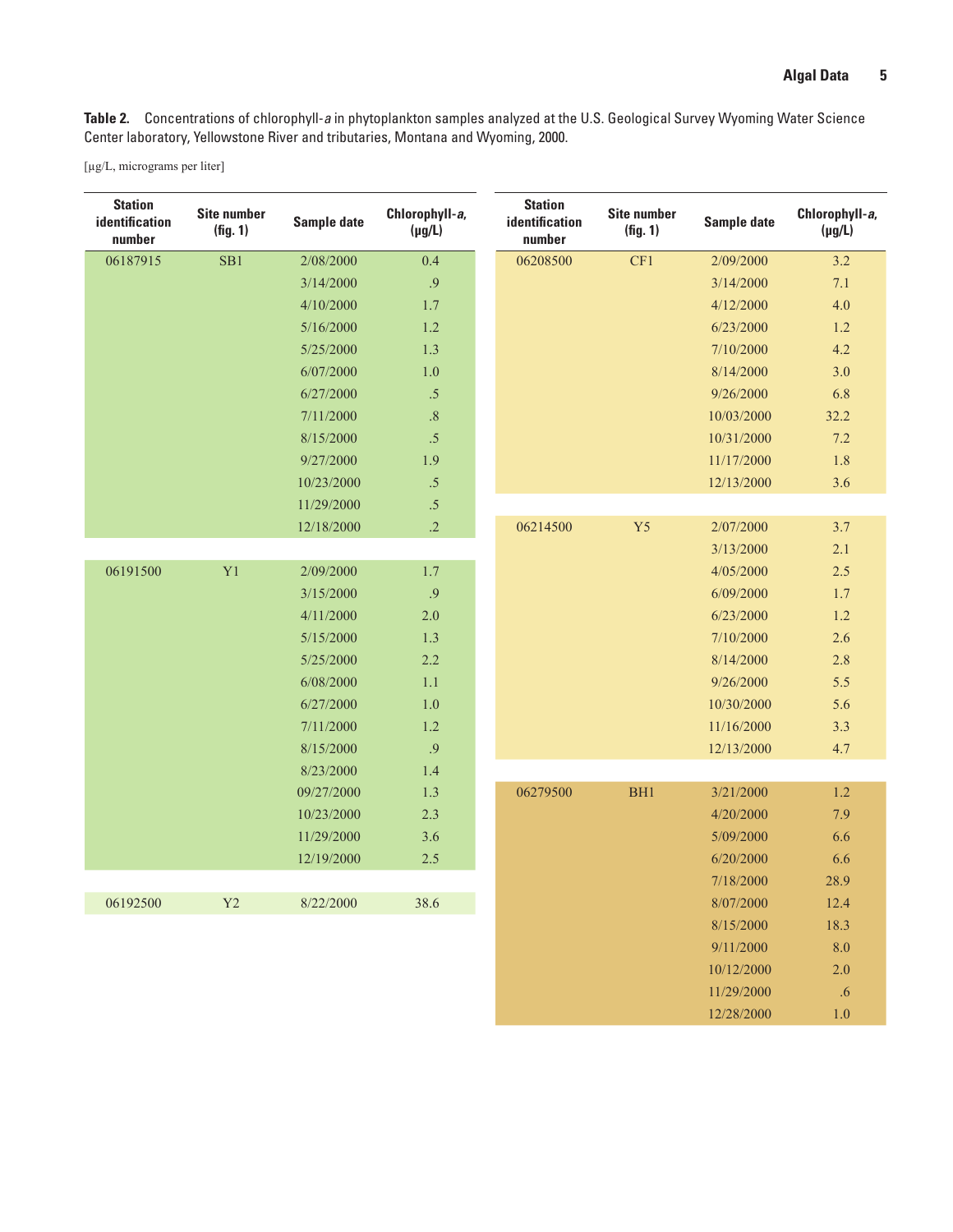**Table 2.** Concentrations of chlorophyll-*a* in phytoplankton samples analyzed at the U.S. Geological Survey Wyoming Water Science Center laboratory, Yellowstone River and tributaries, Montana and Wyoming, 2000.—Continued

[µg/L, micrograms per liter]

| <b>Station</b><br>identification<br>number | <b>Site number</b><br>(fig. 1) | Sample date | Chlorophyll-a,<br>$(\mu g/L)$ | <b>Station</b><br>identification<br>number | <b>Site number</b><br>(fig. 1) | Sample date | Chlorophyll-a,<br>$(\mu g/L)$ |
|--------------------------------------------|--------------------------------|-------------|-------------------------------|--------------------------------------------|--------------------------------|-------------|-------------------------------|
| 06295000                                   | Y7                             | 2/23/2000   | 3.1                           | 06324970                                   | LP1                            | 3/06/2000   | 3.4                           |
|                                            |                                | 3/22/2000   | 1.6                           |                                            |                                | 4/05/2000   | 1.6                           |
|                                            |                                | 4/06/2000   | 3.1                           |                                            |                                | 5/17/2000   | 11.3                          |
|                                            |                                | 5/24/2000   | 7.6                           |                                            |                                | 6/08/2000   | 9.7                           |
|                                            |                                | 6/10/2000   | 2.4                           |                                            |                                | 7/13/2000   | 4.6                           |
|                                            |                                | 6/26/2000   | 3.4                           |                                            |                                | 8/01/2000   | 3.6                           |
|                                            |                                | 7/07/2000   | 6.8                           |                                            |                                | 8/16/2000   | 3.6                           |
|                                            |                                | 8/16/2000   | 6.9                           |                                            |                                | 9/12/2000   | 8.0                           |
|                                            |                                | 9/25/2000   | 3.1                           |                                            |                                | 10/16/2000  | 4.4                           |
|                                            |                                | 10/26/2000  | $7.0\,$                       |                                            |                                | 10/25/2000  | 1.8                           |
|                                            |                                | 11/27/2000  | 4.0                           |                                            |                                | 11/15/2000  | 2.1                           |
|                                            |                                | 12/12/2000  | 2.8                           |                                            |                                | 12/12/2000  | 1.1                           |
|                                            |                                |             |                               |                                            |                                |             |                               |
| 06298000                                   | T1                             | 3/07/2000   | 1.3                           | 06326500                                   | P <sub>1</sub>                 | 2/03/2000   | 3.3                           |
|                                            |                                | 4/04/2000   | $1.5$                         |                                            |                                | 4/06/2000   | 4.3                           |
|                                            |                                | 5/05/2000   | 1.1                           |                                            |                                | 6/12/2000   | 13.2                          |
|                                            |                                | 6/09/2000   | $1.0\,$                       |                                            |                                | 7/06/2000   | 15.5                          |
|                                            |                                | 7/12/2000   | $1.0\,$                       |                                            |                                | 8/16/2000   | $.8\,$                        |
|                                            |                                | 8/02/2000   | $.7$                          |                                            |                                | 9/25/2000   | 6.3                           |
|                                            |                                | 9/12/2000   | $1.0\,$                       |                                            |                                | 10/25/2000  | 6.5                           |
|                                            |                                | 10/23/2000  | .6                            |                                            |                                | 11/28/2000  | 1.1                           |
|                                            |                                | 11/28/2000  | $.5\,$                        |                                            |                                | 12/14/2000  | $.7\,$                        |
|                                            |                                |             |                               |                                            |                                |             |                               |
| 06308500                                   | T2                             | 8/26/2000   | $2.5$                         | 06326530                                   | Y9                             | 8/26/2000   | 5.3                           |
|                                            |                                |             |                               |                                            |                                |             |                               |
| 06309000                                   | Y8                             | 8/26/2000   | 6.0                           | 06327500                                   | Y10                            | 8/25/2000   | 5.7                           |
|                                            |                                |             |                               |                                            |                                |             |                               |
|                                            |                                |             |                               | 06329500                                   | Y11                            | 2/02/2000   | 1.1                           |
|                                            |                                |             |                               |                                            |                                | 3/21/2000   | 8.1                           |
|                                            |                                |             |                               |                                            |                                | 6/05/2000   | 5.0                           |
|                                            |                                |             |                               |                                            |                                | 8/07/2000   | 12.0                          |
|                                            |                                |             |                               |                                            |                                | 8/22/2000   | 7.3                           |
|                                            |                                |             |                               |                                            |                                | 8/24/2000   | 7.5                           |
|                                            |                                |             |                               |                                            |                                | 9/06/2000   | 6.1                           |
|                                            |                                |             |                               |                                            |                                | 10/25/2000  | 10.3                          |

12/07/2000 .4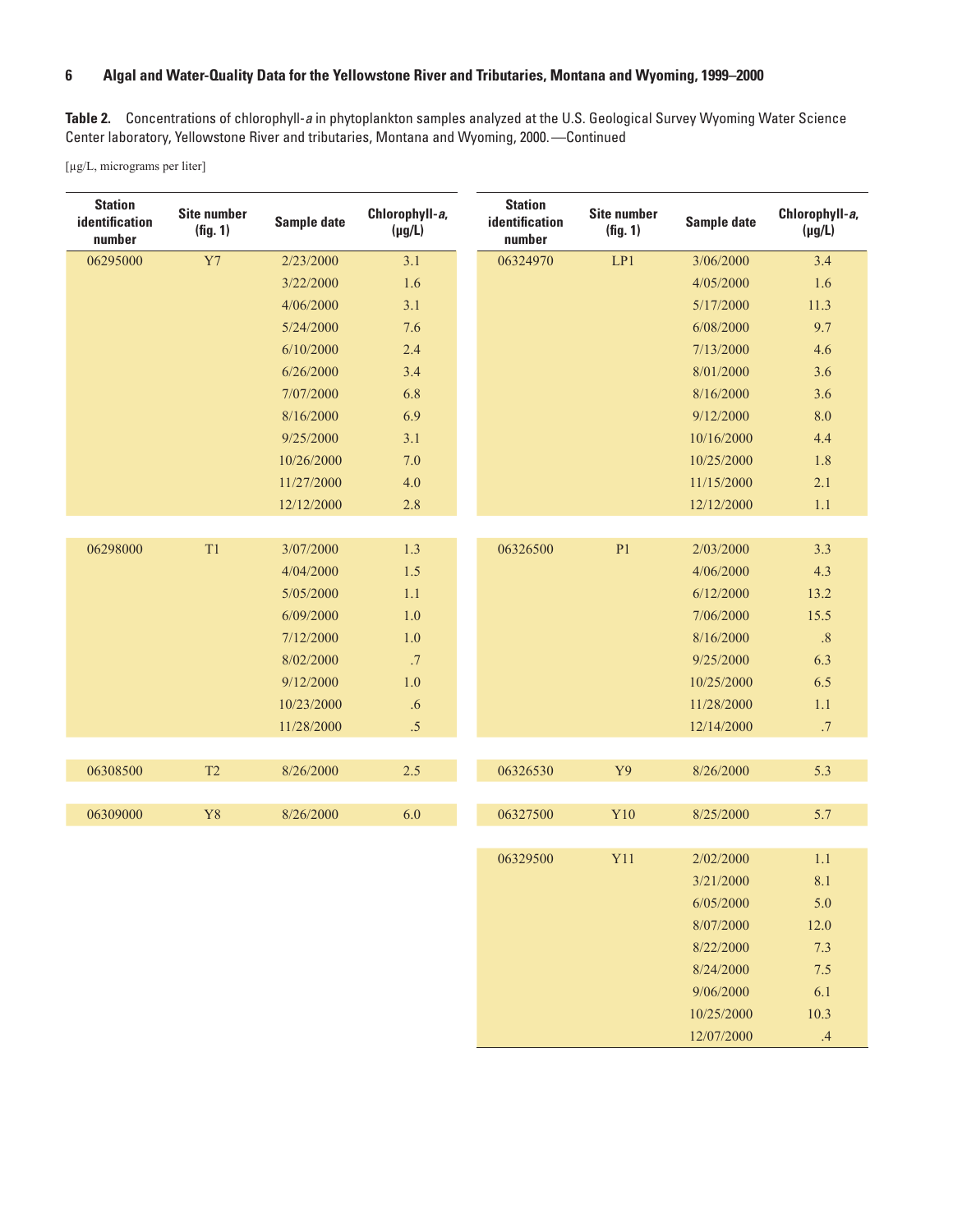<span id="page-12-0"></span>between the two laboratories was high, as indicated by the coefficient of determination  $(R^2)$  value of 0.99 (fig. 2).

Concentrations of chlorophyll*-a* and AFDM in periphyton samples are listed in table 4. Periphyton samples generally were collected at fixed stations during three time periods: August–September 1999, March–May 2000, and August– September 2000. Periphyton samples also were collected at several additional sites on the main-stem Yellowstone River and sites on the Bighorn River and Tongue River near the confluences of these rivers with the Yellowstone River during the synoptic sampling in August 2000 (table 4). Concentrations of chlorophyll*-a* in periphyton ranged from 1.4 to

797 milligrams per square meter  $(mg/m<sup>2</sup>)$ , with the largest concentration measured at the Yellowstone River at Billings, Montana (site Y5, station 06214500).

Macroalgae (mainly *Cladophora*) were sampled at several sites on the main-stem Yellowstone River during the synoptic sampling event in August 2000 (table 5). The dry weight of macroalgae was greatest (490 grams per square meter) in the Yellowstone River at Billings, Montana (site Y5, station 06214500), which also is the site where the maximum concentration of periphytic chlorophyll*-a* was measured in August 2000.

**Table 3.** Concentrations of chlorophyll-*a* in phytoplankton samples split between the U.S. Geological Survey Wyoming Water Science Center laboratory and the U.S. Geological Survey National Water Quality Laboratory, Yellowstone River and tributaries, Montana and Wyoming, 2000.

| <b>Station identification</b><br>number | <b>Site number</b><br>(fig. 1) | Sample date | Chlorophyll-a, WWSC<br>$(\mu g/L)$ | Chlorophyll-a, NWQL<br>$(\mu g/L)$ |
|-----------------------------------------|--------------------------------|-------------|------------------------------------|------------------------------------|
| 06187915                                | SB1                            | 10/23/2000  | 0.5                                | 0.5                                |
| 06191500                                | Y <sub>1</sub>                 | 10/23/2000  | 2.3                                | 2.3                                |
| 06208500                                | CF1                            | 10/3/2000   | 32.2                               | 24.0                               |
| 06208500                                | CF1                            | 10/31/2000  | 7.2                                | 5.8                                |
| 06208500                                | CF1                            | 11/17/2000  | 1.8                                | 1.8                                |
| 06214500                                | Y <sub>5</sub>                 | 10/30/2000  | 5.6                                | 5.4                                |
| 06214500                                | Y <sub>5</sub>                 | 11/16/2000  | 3.3                                | 2.7                                |
| 06295000                                | Y7                             | 11/27/2000  | 4.0                                | 3.2                                |
| 06326500                                | P <sub>1</sub>                 | 10/25/2000  | 6.5                                | 7.7                                |
| 06326500                                | P <sub>1</sub>                 | 11/28/2000  | 1.1                                | 1.2                                |
|                                         |                                |             |                                    |                                    |

[WWSC, Wyoming Water Science Center laboratory; NWQL, National Water Quality Laboratory; µg/L, micrograms per liter]



**Figure 2.** Correlation of chlorophyll-*a* concentrations in phytoplankton samples split between the U.S. Geological Survey Wyoming Water Science Center laboratory and the U.S. Geological Survey National Water Quality Laboratory, Yellowstone River and tributaries, 2000.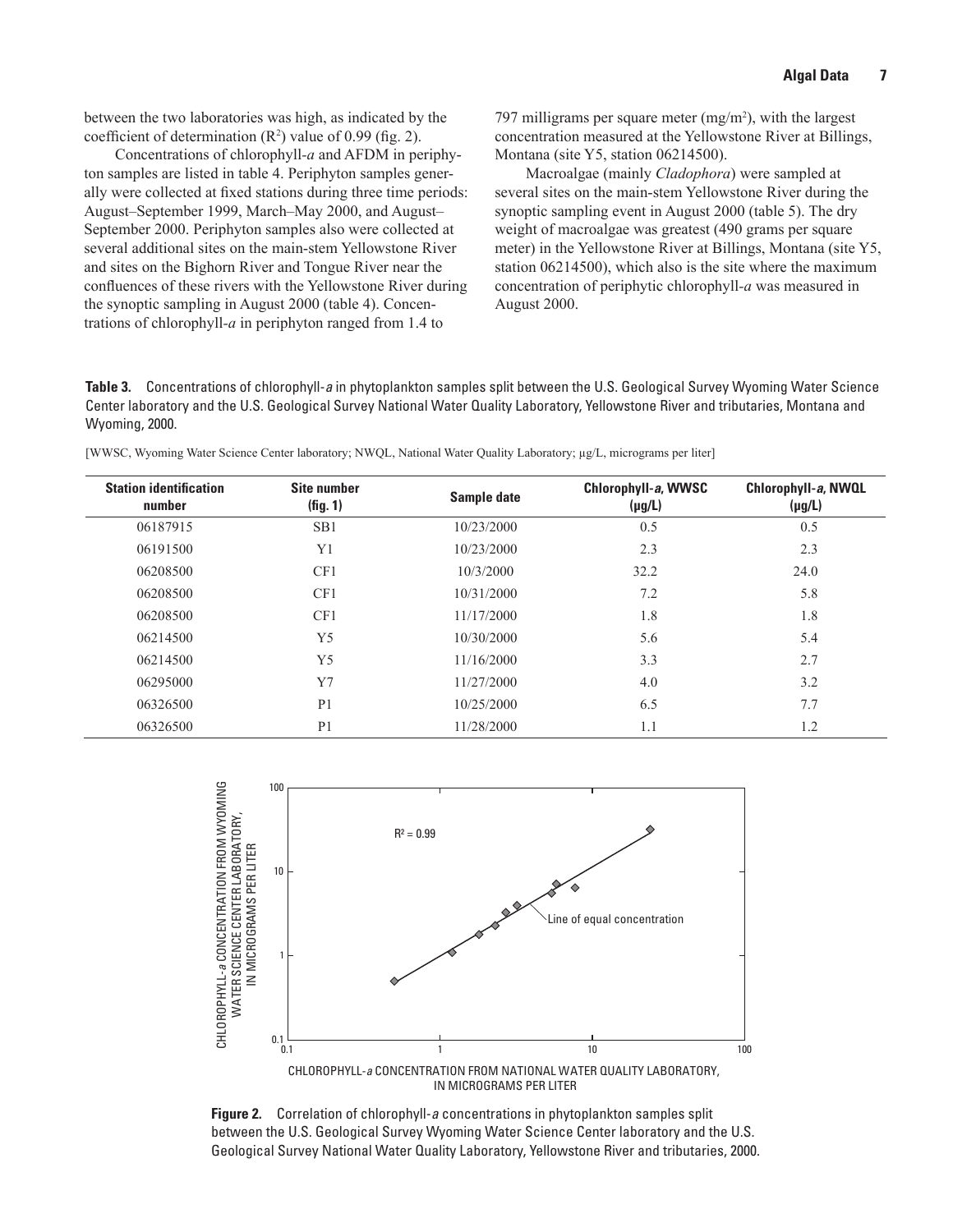<span id="page-13-0"></span>**Table 4.** Concentrations of chlorophyll-*a* and ash-free dry mass in periphyton samples, Yellowstone River and tributaries, Montana and Wyoming, 1999–2000.

[mg/m<sup>2</sup>; milligrams per square meter; g/m<sup>2</sup>, grams per square meter]

| <b>Station identification</b><br>number | <b>Site number</b><br>(fig. 1) | Sample date | Chlorophyll-a<br>(mg/m <sup>2</sup> ) | Ash-free dry mass<br>(g/m <sup>2</sup> ) |
|-----------------------------------------|--------------------------------|-------------|---------------------------------------|------------------------------------------|
| 06187915                                | SB1                            | 9/12/1999   | 22.9                                  | 22.6                                     |
| 06187915                                | SB1                            | 5/16/2000   | 84.9                                  | 25.1                                     |
| 06187915                                | SB1                            | 8/23/2000   | 20.6                                  | 16.3                                     |
| 06191500                                | Y1                             | 9/14/1999   | 19.2                                  | 13.5                                     |
| 06191500                                | Y1                             | 4/11/2000   | 139                                   | 23.9                                     |
| 06191500                                | Y1                             | 8/23/2000   | 25.0                                  | 8.2                                      |
| 06192500                                | Y2                             | 8/22/2000   | 18.9                                  | 11.9                                     |
| 454634109463401                         | Y3                             | 8/22/2000   | 22.8                                  | 12.7                                     |
| 06205200                                | Y4                             | 8/23/2000   | 39.2                                  | 20.3                                     |
| 06208500                                | CF1                            | 9/8/1999    | 28.4                                  | 19.5                                     |
| 06208500                                | CF1                            | 3/30/2000   | 44.5                                  | 15.8                                     |
| 06208500                                | CF1                            | 8/23/2000   | 114                                   | 29.4                                     |
| 06214500                                | Y5                             | 9/10/1999   | 52.0                                  | 35.2                                     |
| 06214500                                | Y5                             | 3/27/2000   | 78.7                                  | 39.7                                     |
| 06214500                                | Y <sub>5</sub>                 | 8/21/2000   | 797                                   | 234                                      |
| 06218000                                | Y <sub>6</sub>                 | 8/24/2000   | 6.7                                   | 16.0                                     |
| 06279500                                | BH1                            | 9/1/1999    | 89.0                                  | 58.7                                     |
| 06279500                                | BH1                            | 3/30/2000   | 26.0                                  | 15.8                                     |
| 06279500                                | BH1                            | 8/27/2000   | 50.9                                  | 28.6                                     |
| 06294500                                | BH <sub>2</sub>                | 8/24/2000   | 164                                   | 87.8                                     |
| 06295000                                | Y7                             | 9/23/1999   | 158                                   | 51.5                                     |
| 06295000                                | $\rm Y7$                       | 3/29/2000   | 36.4                                  | 14.6                                     |
| 06295000                                | Y7                             | 8/25/2000   | 84.9                                  | 51.8                                     |
| 06298000                                | $\mathrm{T}1$                  | 8/30/1999   | 13.1                                  | 25.4                                     |
| 06298000                                | T1                             | 3/28/2000   | 31.7                                  | 14.7                                     |
| 06298000                                | $\mathrm{T}1$                  | 9/26/2000   | 6.9                                   | 9.2                                      |
| 06308500                                | $\mathsf{T}2$                  | 8/26/2000   | 33.0                                  | 21.9                                     |
| 06309000                                | Y8                             | 8/25/2000   | 3.9                                   | 13.1                                     |
| 06324970                                | LP1                            | 9/29/1999   | 39.6                                  | 46.1                                     |
| 06324970                                | LP1                            | 3/28/2000   | 6.1                                   | 15.0                                     |
| 06326500                                | P <sub>1</sub>                 | 9/26/1999   | 3.7                                   | 8.8                                      |
| 06326500                                | P <sub>1</sub>                 | 3/29/2000   | 31.1                                  | 10.0                                     |
| 06326530                                | Y9                             | 8/26/2000   | 5.8                                   | 9.1                                      |
| 06327500                                | Y10                            | 8/25/2000   | 1.4                                   | 3.7                                      |
| 06329500                                | Y11                            | 9/27/1999   | 1.4                                   | 4.7                                      |
| 06329500                                | Y11                            | 3/29/2000   | 76.0                                  | 22.7                                     |
| 06329500                                | Y11                            | 8/24/2000   | 4.4                                   | 9.7                                      |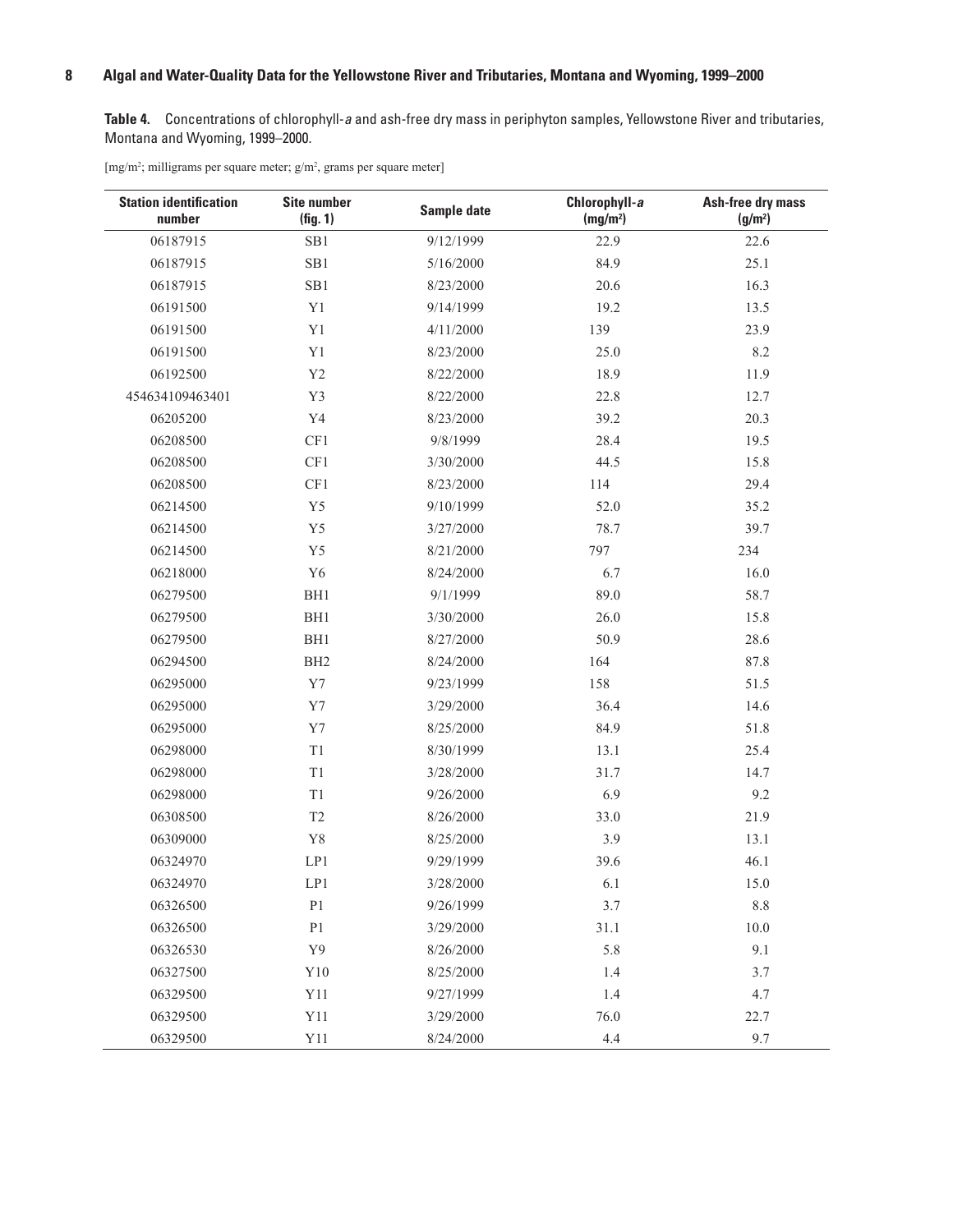<span id="page-14-0"></span>**Table 5.** Biomass of macroalgae, main-stem Yellowstone River, Montana, August 2000.

[m<sup>2</sup>, square meters;  $g/m^2$ , grams per square meter of substrate]

| <b>Station identification</b><br>number | Site number<br>(fig. 1) | Sample date | Area sampled<br>(m <sup>2</sup> ) | <b>Wet weight</b><br>(q/m <sup>2</sup> ) | Dry weight<br>(g/m <sup>2</sup> ) |
|-----------------------------------------|-------------------------|-------------|-----------------------------------|------------------------------------------|-----------------------------------|
| 06192500                                | Y2                      | 8/25/2000   | 1.50                              | 174                                      | 43                                |
| 454634109463401                         | Y3                      | 8/24/2000   | 1.25                              | 358                                      | 111                               |
| 06205200                                | Y4                      | 8/25/2000   | 1.25                              | 201                                      | 24                                |
| 06214500                                | Y5                      | 8/23/2000   | 1.50                              | 1,910                                    | 490                               |
| 06218000                                | Y6                      | 8/30/2000   | 1.25                              | 186                                      | 22                                |
| 06295000                                | Y7                      | 8/31/2000   | 1.25                              | 146                                      | 40                                |
| 06309000                                | Y8                      | 8/31/2000   | 1.25                              | 258                                      | 58                                |

## **Water-Quality Data**

Vertical profiles of light attenuation, measured as photosynthetically available radiation (PAR), were collected in conjunction with collection of periphyton samples. The light-attenuation data are presented in table 6 as percentages of surface light remaining at 10-centimeter intervals in the water column. A regression equation between the percentage of surface light remaining (light attenuation) and the logarithm of water depth (fig. 3) was developed for each site and sampling date (table 7). The regression equation was then used to calculate the depth of the photic zone (table 7), the zone where sufficient light is available for photosynthesis, which is traditionally defined as 1 percent of the surface light (Stevenson and others, 1996).

Diel fluctuation in dissolved-oxygen concentrations in water was recorded as a relative indicator of gross production ( $P_{\text{max}}$ ) and respiration ( $R_{\text{max}}$ ). The linear portions of the dissolved oxygen curve were used to estimate  $P_{\text{max}}$  during daytime hours and  $R_{max}$  during nighttime hours (fig. 4). Table 8 lists values of  $P_{max}$  and  $R_{max}$  from the synoptic sampling in August 2000 and from miscellaneous sampling in September and October 2000.

### **Summary**

An ecological and water-quality investigation of streams in the Yellowstone River Basin was conducted by the U.S. Geological Survey's National Water-Quality Assessment Program. Although most of the data from the investigation have been published and are available online from USGS databases, some of the algal and water-quality data collected in 1999–2000 were not previously published in tabular form. This report, prepared in cooperation with the Montana Department of Environmental Quality, presents previously unpublished data, including chlorophyll*-a* concentrations in phytoplankton and periphyton, ash-free dry mass in periphyton, light attenuation, and dissolved-oxygen production. Related data, such as dry mass of macroalgae samples and chlorophyll*-a* concentrations from interlaboratory split samples also are presented.

Concentrations of chlorophyll*-a* in phytoplankton samples ranged from 0.2 to 38.6 micrograms per liter, with the largest concentration measured at the Yellowstone River near Livingston, Montana. Concentrations of chlorophyll*-a* in periphyton ranged from 1.4 to 797 milligrams per square meter  $(mg/m<sup>2</sup>)$ , with the largest concentration measured at the Yellowstone River at Billings, Montana. The dry weight of macroalgae was greatest (490 grams per square meter) in the Yellowstone River at Billings, Montana.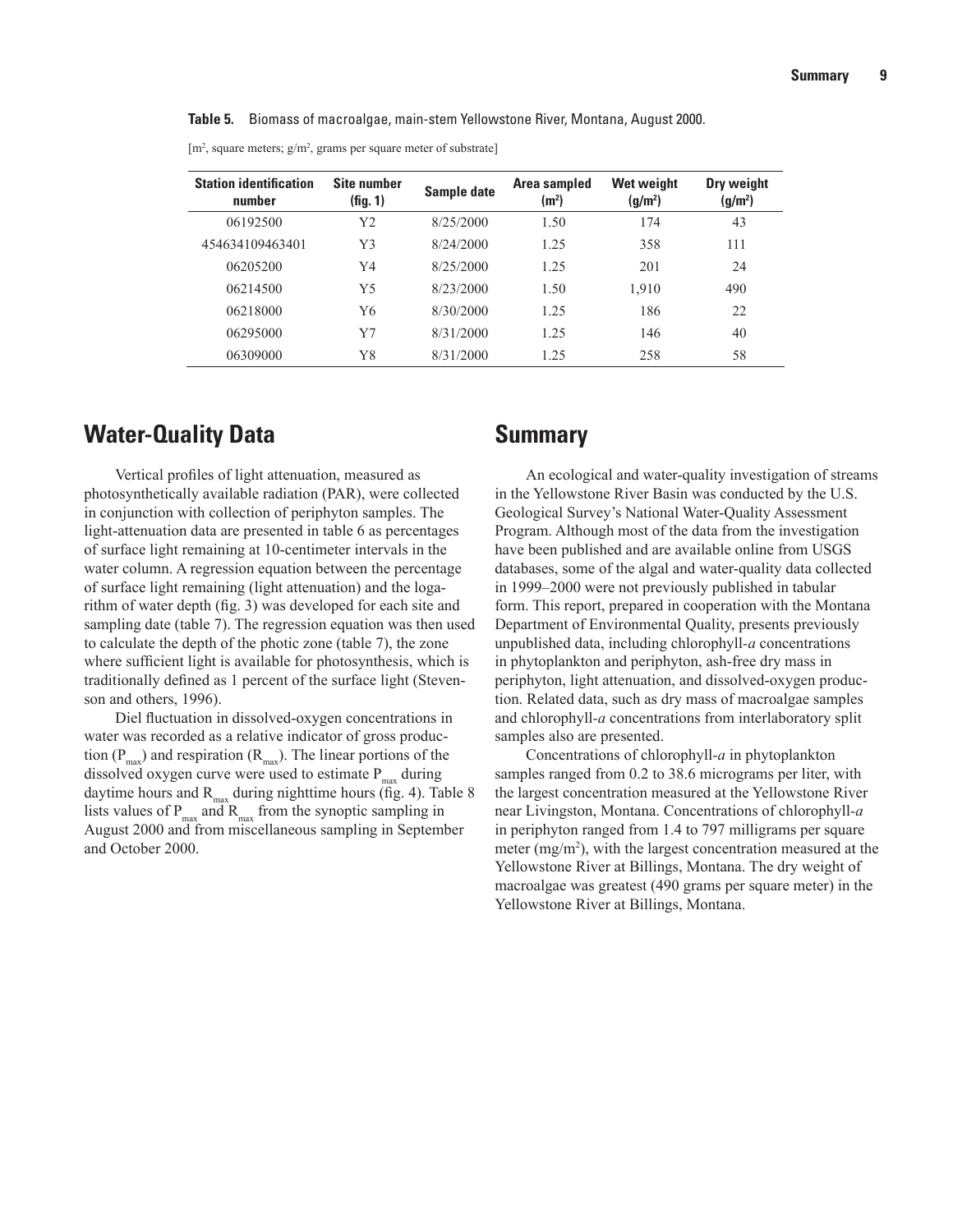<span id="page-15-0"></span>

| Table 6. Light attenuation with depth in the water column, Yellowstone River and tributaries, Montana and Wyoming, 1999–2000. |
|-------------------------------------------------------------------------------------------------------------------------------|
|                                                                                                                               |

[cm, centimeters; --, not measured]

| <b>Station</b>           | <b>Site number</b> | <b>Sample</b> | Percentage of surface light remaining at given depth in water column (cm) |    |    |    |                          |                |                          |                                                     |                          |                          |                |                |        |                |                          |      |                          |
|--------------------------|--------------------|---------------|---------------------------------------------------------------------------|----|----|----|--------------------------|----------------|--------------------------|-----------------------------------------------------|--------------------------|--------------------------|----------------|----------------|--------|----------------|--------------------------|------|--------------------------|
| identification<br>number | (fig. 1)           | date          | 10                                                                        | 20 | 30 | 40 | 50                       | 60             | 70                       | 80                                                  | 90                       | 100                      | 110            | 120            | 130    | 140            | 150                      | 160  | 170                      |
| 06187915                 | SB1                | 9/12/1999     | 73                                                                        | 68 | 76 | 61 | 55                       | 52             | 53                       | 48                                                  | $\overline{\phantom{a}}$ | $\qquad \qquad -$        | $-$            |                | $-$    | $\overline{a}$ | $\overline{\phantom{m}}$ | $-$  |                          |
| 06187915                 | SB1                | 8/23/2000     | 92                                                                        | 85 | 83 | 81 | 77                       | $-$            | $-\, -$                  | $\hspace{0.05cm}$ – $\hspace{0.05cm}$               | $-\,-$                   | --                       | --             |                |        |                |                          |      |                          |
| 06191500                 | Y1                 | 9/14/1999     | 78                                                                        | 67 | 65 | 58 | 50                       | 46             | 46                       | 43                                                  | 40                       | 38                       | 31             |                |        |                |                          |      |                          |
| 06191500                 | Y1                 | 8/23/2000     | 97                                                                        | 92 | 87 | 82 | $\overline{\phantom{a}}$ | $-$            | $\overline{\phantom{a}}$ | $\hspace{0.05cm} -\hspace{0.05cm} -\hspace{0.05cm}$ | $-\,-$                   | --                       | $\overline{a}$ |                |        |                |                          |      |                          |
| 06192500                 | Y2                 | 8/22/2000     | 83                                                                        | 78 | 72 | 69 | 67                       | 67             | 67                       | 67                                                  | 58                       | 58                       | --             |                |        |                |                          |      |                          |
| 454634109463401          | Y3                 | 8/22/2000     | 86                                                                        | 91 | 82 | 75 | 86                       | 79             | 76                       | 70                                                  | $\overline{a}$           | $-$                      | --             |                | $-$    |                |                          |      |                          |
| 06205200                 | Y4                 | 8/23/2000     | 87                                                                        | 75 | 66 | 62 | 58                       | 53             | 50                       | $-$                                                 |                          | $-$                      |                |                |        |                |                          |      |                          |
| 06208500                 | CF1                | 9/8/1999      | 72                                                                        | 51 | 37 | 26 | 19                       | 15             | 11                       | 9                                                   | 6                        | 5                        | 4              | $\overline{4}$ | 3      | $\overline{2}$ | $\mathfrak{2}$           |      | $\overline{\phantom{a}}$ |
| 06208500                 | CF1                | 8/23/2000     | 78                                                                        | 77 | 74 | 76 | 73                       | 73             | $\overline{\phantom{a}}$ | $\overline{\phantom{m}}$                            | $-$                      | $-$                      | $-$            |                | $-$    |                |                          |      |                          |
| 06214500                 | Y5                 | 9/10/1999     | 94                                                                        | 79 | 60 | 54 | 49                       | 43             | 40                       | 39                                                  | 37                       | $-$                      |                |                |        |                |                          |      |                          |
| 06214500                 | Y5                 | 8/21/2000     | 88                                                                        | 78 | 70 | 60 | 53                       | $-$            | $\overline{\phantom{a}}$ | $-$                                                 |                          | $-$                      | --             |                | $-$    |                | --                       |      |                          |
| 06218000                 | Y <sub>6</sub>     | 8/24/2000     | 92                                                                        | 90 | 89 | 88 | 87                       | 91             |                          | $\sim$                                              |                          |                          |                |                |        |                |                          |      |                          |
| 06279500                 | BH1                | 9/10/1999     | 40                                                                        | 30 | 6  | 2  | -1                       | $\overline{0}$ |                          | $-$                                                 |                          | --                       |                |                |        |                |                          |      |                          |
| 06279500                 | BH1                | 8/27/2000     | 94                                                                        | 83 | 80 | 72 | 67                       | 53             | 38                       | $-$                                                 | $-$                      | $-$                      | $-$            |                | $-$    | $-$            | $-$                      | $-1$ |                          |
| 06294500                 | BH <sub>2</sub>    | 8/24/2000     | 101                                                                       | 87 | 76 | 66 | 57                       | $-$            | $\overline{a}$           | $-$                                                 |                          | $-$                      | $-$            |                | $-$    |                | $-1$                     | $-$  |                          |
| 06295000                 | Y7                 | 9/23/1999     | 82                                                                        | 64 | 57 | 46 | 43                       | 40             | 35                       | 34                                                  | 35                       | 30                       | 28             | 32             | 27     | 26             | 22                       | 20   | $18\,$                   |
| 06295000                 | Y7                 | 8/25/2000     | 70                                                                        | 61 | 52 | 44 | 40                       | 35             | $\overline{a}$           | $\overline{\phantom{a}}$                            | $\overline{a}$           | $\overline{\phantom{a}}$ | $\overline{a}$ | $-$            | $-$    | $-$            | $-$                      |      |                          |
| 06298000                 | T <sub>1</sub>     | 8/30/1999     | 96                                                                        | 93 | 88 | 81 | 68                       | 64             | 60                       | 65                                                  | 47                       | 62                       | $-$            |                | $-$    |                |                          |      |                          |
| 06308500                 | T <sub>2</sub>     | 8/26/2000     | 82                                                                        | 76 | 68 | 58 | 51                       | 47             | $\overline{\phantom{a}}$ | $-$                                                 | $-$                      | $-$                      | --             |                |        |                |                          |      |                          |
| 06309000                 | Y8                 | 8/25/2000     | 92                                                                        | 85 | 70 | 61 | 54                       | 44             |                          |                                                     |                          |                          |                |                |        |                |                          |      |                          |
| 06324970                 | LP1                | 9/29/1999     | 84                                                                        | 74 | 66 | 41 | $- -$                    | $-$            |                          |                                                     |                          |                          |                |                |        |                |                          |      |                          |
| 06326500                 | P <sub>1</sub>     | 9/26/1999     | 50                                                                        | 26 | 17 | 10 | 5                        | 3              | $\overline{\phantom{a}}$ | $-$                                                 |                          |                          |                |                |        |                |                          |      |                          |
| 06326530                 | Y9                 | 8/26/2000     | 59                                                                        | 61 | 51 | 41 | 34                       | 29             | 23                       | 19                                                  | 18                       | 14                       | $\overline{a}$ |                |        |                |                          |      |                          |
| 06327500                 | Y10                | 8/25/2000     | 82                                                                        | 67 | 55 | 47 | 43                       | 37             | $\overline{\phantom{m}}$ | $\hspace{0.05cm} -\hspace{0.05cm} -\hspace{0.05cm}$ | $-\,-$                   | $-\, -$                  | --             |                | $-$    |                |                          |      |                          |
| 06329500                 | Y11                | 9/27/1999     | 79                                                                        | 67 | 58 | 50 | 39                       | 35             | 30                       | 26                                                  | 22                       | 20                       | 17             | 14             | 10     | 9              | 7                        | 5    | $-$                      |
| 06329500                 | Y11                | 8/24/2000     | 78                                                                        | 60 | 49 | 37 | 29                       | 22             | $-$                      | $\hspace{0.05cm}$ – $\hspace{0.05cm}$               | $-$                      | --                       | --             |                | $-\,-$ |                |                          |      |                          |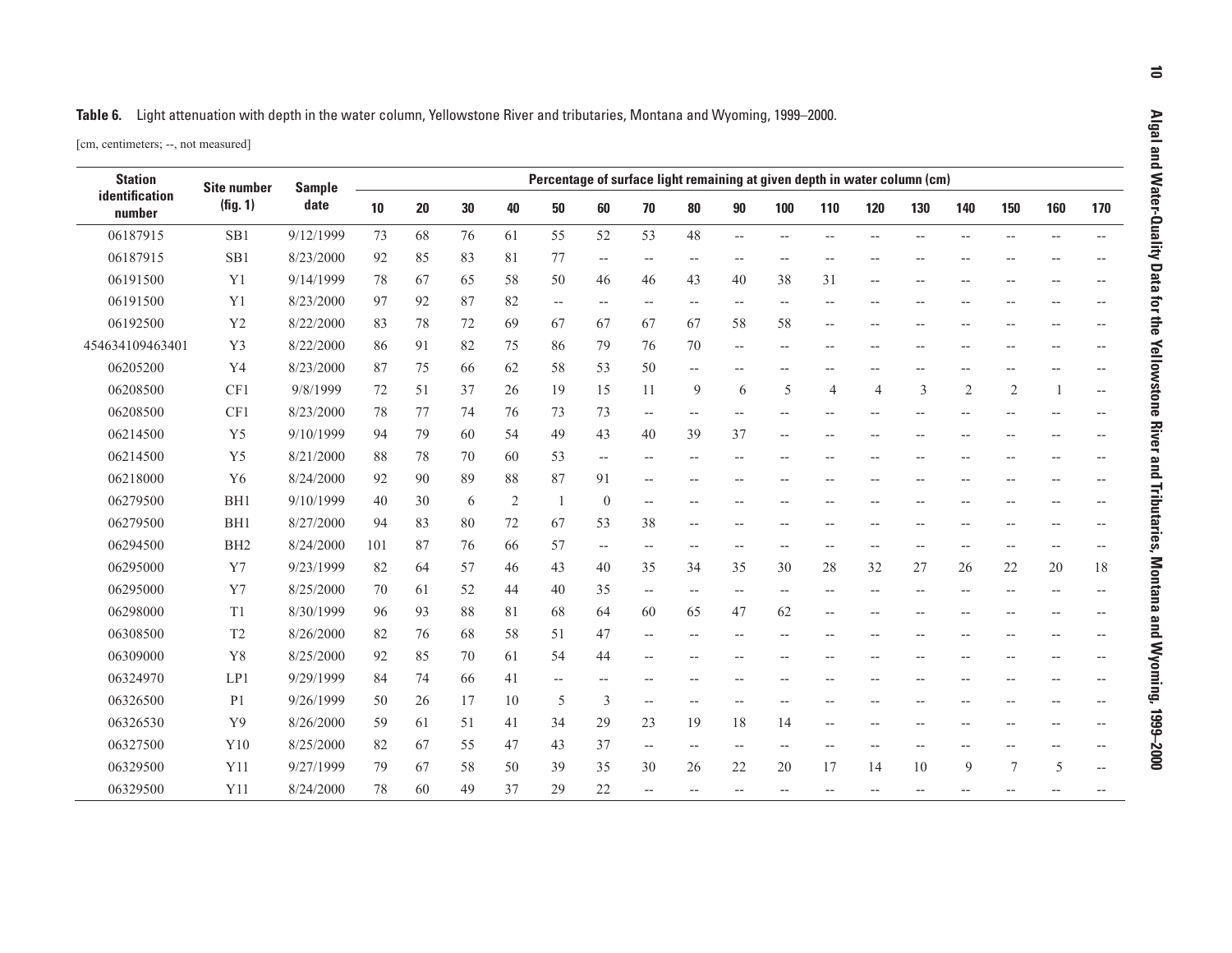

<span id="page-16-0"></span>

**Table 7.** Regression equations for relation between light attenuation and water depth used to estimate depth of photic zone, Yellowstone River and tributaries, Montana and Wyoming, 1999–2000.

[*Depth*, water depth in centimeters; *LR*, percentage of surface light remaining; R<sup>2</sup>, coefficient of determination; m, meters; >, greater than]

| <b>Station identification</b><br>number | <b>Site number</b><br>(fig. 1) | Sample date | <b>Equation</b>                     | R <sup>2</sup> | Depth of photic zone<br>(m) |
|-----------------------------------------|--------------------------------|-------------|-------------------------------------|----------------|-----------------------------|
| 06187915                                | SB1                            | 9/12/1999   | $log(Depth) = -0.0247(LR) + 3.0742$ | 0.73           | 11.2                        |
| 06187915                                | SB1                            | 8/23/2000   | $log(Depth) = -0.0493(LR) + 5.5354$ | .97            | >20.0                       |
| 06191500                                | Y1                             | 9/14/1999   | $log(Depth) = -0.0222(LR) + 2.8271$ | .96            | 6.4                         |
| 06191500                                | Y1                             | 8/23/2000   | $log(Depth) = -0.0387(LR) + 4.8140$ | .96            | >20.0                       |
| 06192500                                | Y <sub>2</sub>                 | 8/22/2000   | $log(Depth) = -0.0395(LR) + 4.3670$ | .93            | 16.7                        |
| 454634109463401                         | Y3                             | 8/22/2000   | $log(Depth) = -0.0131(LR) + 2.8256$ | .97            | >20.0                       |
| 06205200                                | Y <sub>4</sub>                 | 8/23/2000   | $log(Depth) = -0.0228(LR) + 2.9994$ | .99            | 9.5                         |
| 06208500                                | CF1                            | 9/8/1999    | $log(Depth) = -0.0163(LR) + 2.1046$ | .96            | 1.2                         |
| 06208500                                | CF1                            | 8/23/2000   | $log(Depth) = -0.1109(LR) + 9.8038$ | .68            | >20.0                       |
| 06214500                                | Y5                             | 9/10/1999   | $log(Depth) = -0.0156(LR) + 2.4773$ | .98            | 2.9                         |
| 06214500                                | Y5                             | 8/21/2000   | $log(Depth) = -0.0195(LR) + 2.7701$ | .96            | 5.6                         |
| 06218000                                | Y <sub>6</sub>                 | 8/24/2000   | $log(Depth) = -0.1522(LR) + 15.000$ | .97            | >20.0                       |
| 06279500                                | BH1                            | 9/10/1999   | $log(Depth) = -0.0159(LR) + 1.6849$ | .91            | $.5\,$                      |
| 06279500                                | BH1                            | 8/27/2000   | $log(Depth) = -0.0144(LR) + 2.5290$ | .84            | 3.3                         |
| 06294500                                | BH <sub>2</sub>                | 8/24/2000   | $log(Depth) = -0.0157(LR) + 2.6312$ | .98            | 4.1                         |
| 06295000                                | Y7                             | 9/23/1999   | $log(Depth) = -0.0203(LR) + 2.6191$ | .98            | 4.0                         |
| 06295000                                | Y7                             | 8/25/2000   | $log(Depth) = -0.0212(LR) + 2.5490$ | .98            | 3.4                         |
| 06298000                                | $\rm T1$                       | 8/30/1999   | $log(Depth) = -0.0181(LR) + 2.9679$ | .85            | 8.9                         |
| 06308500                                | T <sub>2</sub>                 | 8/26/2000   | $log(Depth) = -0.0198(LR) + 2.7382$ | .93            | 5.2                         |
| 06309000                                | Y8                             | 8/25/2000   | $log(Depth) = -0.0153(LR) + 2.5081$ | .95            | 3.1                         |
| 06324970                                | LP1                            | 9/29/1999   | $log(Depth) = -0.0129(LR) + 2.2052$ | .82            | 1.6                         |
| 06326500                                | P1                             | 9/26/1999   | $log(Depth) = -0.0162(LR) + 1.7747$ | .98            | .6                          |
| 06326530                                | Y9                             | 8/26/2000   | $log(Depth) = -0.0174(LR) + 2.2651$ | .91            | 1.8                         |
| 06327500                                | ${\rm Y10}$                    | 8/25/2000   | $log(Depth) = -0.0171(LR) + 2.4216$ | .99            | 2.5                         |
| 06329500                                | Y11                            | 9/27/1999   | $log(Depth) = -0.0152(LR) + 2.2939$ | .99            | 1.9                         |
| 06329500                                | Y11                            | 8/24/2000   | $log(Depth) = -0.0136(LR) + 2.0994$ | .99            | 1.2                         |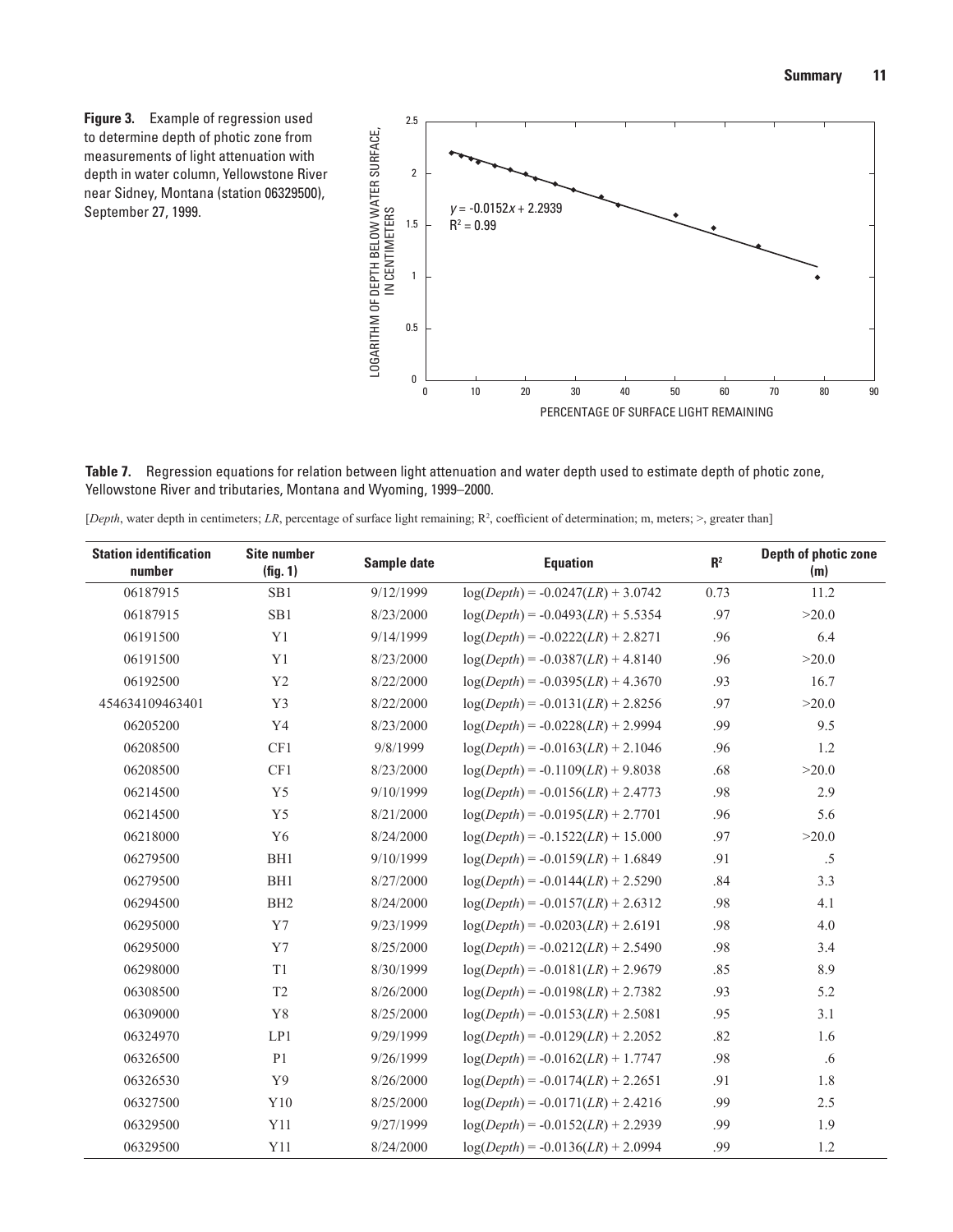<span id="page-17-0"></span>

**Figure 4.** Example of diel fluctuations in dissolved-oxygen concentration, Yellowstone River at Custer, Montana (station 06218000), August 26–28, 2000.

**Table 8.** Relative rates of dissolved-oxygen production and respiration, Yellowstone River and tributaries, Montana and Wyoming, 2000.

| <b>Site number</b> |                  |                          |                                      |
|--------------------|------------------|--------------------------|--------------------------------------|
| (fig. 1)           | Sample date      | P<br>max<br>$(g/m^3/hr)$ | $R_{\max}$<br>(g/m <sup>3</sup> /hr) |
| Y1                 | Aug. 23–25, 2000 | 0.350                    | 0.000                                |
| Y2                 | Aug. 22-24, 2000 | .295                     | .000                                 |
| CF1                | Sep. 25–27, 2000 | .317                     | .031                                 |
| CF1                | Oct. 18-20, 2000 | .232                     | .033                                 |
| Y5                 | Aug. 23-25, 2000 | .610                     | .290                                 |
| Y5                 | Oct. 17-20, 2000 | .392                     | .129                                 |
| Y6                 | Aug. 26-28, 2000 | .523                     | .092                                 |
| BH <sub>2</sub>    | Aug. 26-28, 2000 | .369                     | .243                                 |
| Y7                 | Aug. 26–28, 2000 | .175                     | .104                                 |
| Y8                 | Aug. 29–30, 2000 | .216                     | .008                                 |
| Y9                 | Sep. 13–14, 2000 | .079                     | .044                                 |
| Y11                | Aug. 28-30, 2000 | .152                     | .050                                 |
|                    |                  |                          |                                      |

 $[P_{max}$ , dissolved-oxygen production; g/m<sup>3</sup>/hr, grams per cubic meter per hour;  $R_{max}$ , dissolved-oxygen respiration]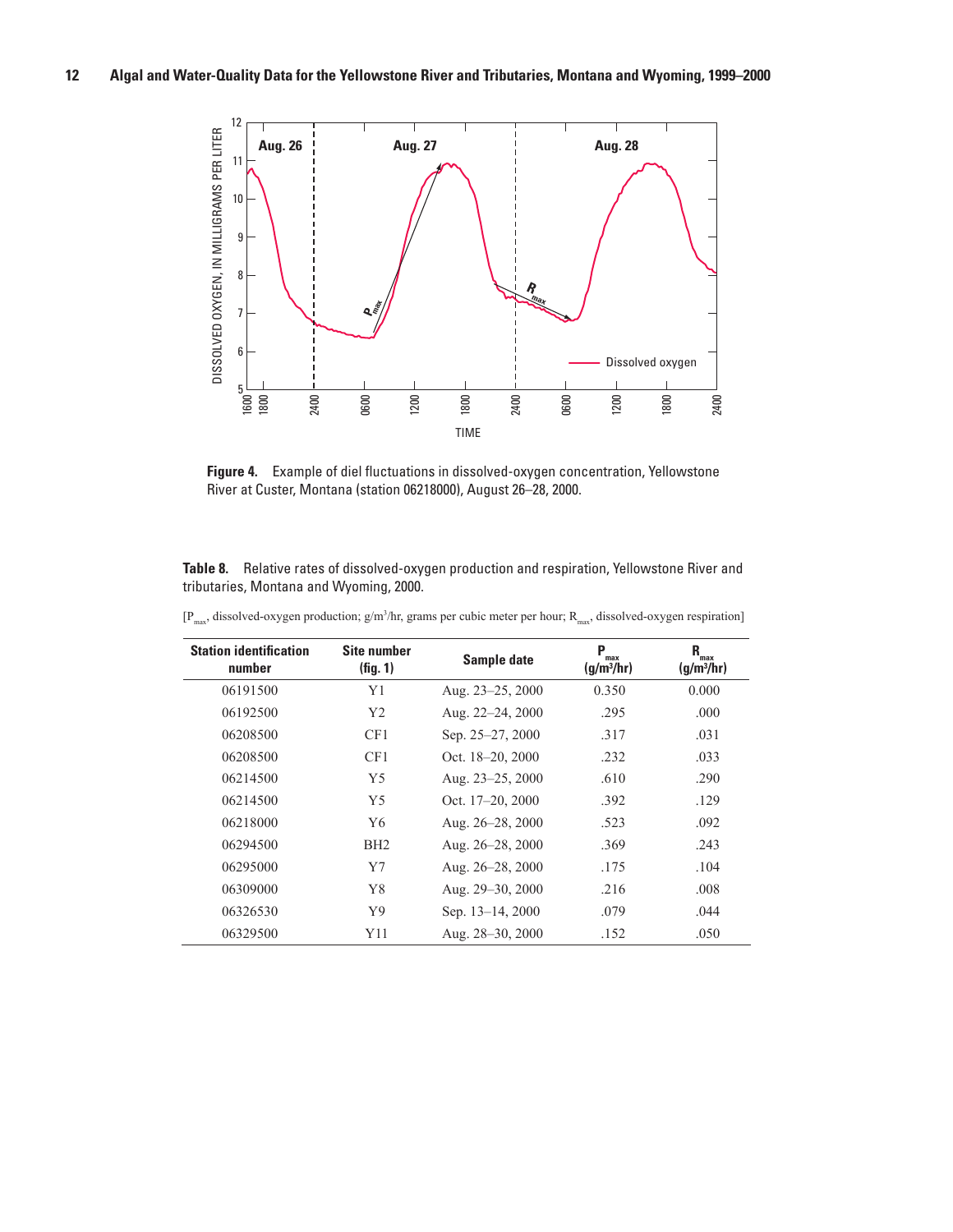## <span id="page-18-0"></span>**References**

- American Public Health Association, 1980, Standard methods for the examination of water and wastewater: Springfield, Va., Donnelly and Sons, 1,134 p.
- Arar, E.J., and Collins, G.B., 1992, Method 445.0, In vitro determinations of chlorophyll*-a* and phaeophytin*-a* in marine and freshwater phytoplankton by fluorescence: Cincinnati, Ohio, U.S. Environmental Protection Agency, EPA/600/R–92/121, 9 p.
- Miller, K.A., and Quinn, T.L., 1997, National Water-Quality Assessment Program, Yellowstone River Basin: U.S. Geological Survey Fact Sheet 149–97, 4 p.
- Miller, K.A., Clark, M.L., and Wright, P.R., 2005, Waterquality assessment of the Yellowstone River Basin, Montana and Wyoming—water quality of fixed sites, 1999–2001: U.S. Geological Survey Scientific Investigations Report 2004–5113, 82 p.
- Odum, H.T., 1956, Primary production in flowing waters: Limnology and Oceanography, v. 1, no. 2, p. 102–117.
- Omernik, J.M., 1996, Level III ecoregions of the continental United States: Corvallis, Ore., U.S. Environmental Protection Agency, digital map, scale 1:250,000.
- Peterson, D.A., Miller, K.A., Bartos, T.T., Porter, S.D., and Quinn, T.L., 2004, Water quality in the Yellowstone River Basin, Wyoming, Montana, and North Dakota, 1999–2001; U.S. Geological Survey Circular 1234, 40 p.
- Peterson, D.A., and Porter, S.D., 2002, Biological and chemical indicators of eutrophication in the Yellowstone River and major tributaries during August 2000: Madison, Wisc., Proceedings of the 2002 National Water Quality Monitoring Conference, National Water Quality Monitoring Council, 14 p.
- Peterson, D.A., Porter, S.D., and Kinsey, S.M., 2001, Chemical and biological indicators of nutrient enrichment in the Yellowstone River Basin, Montana and Wyoming, August 2000—study design and preliminary results: U.S. Geological Survey Water-Resources Investigations Report 01–4238, 6 p.
- Porter, S.D., Cuffney, T.C., Gurtz, M.E., and Meador, M.R., 1993, Methods for collecting algal samples as part of the National Water-Quality Assessment Program: U.S. Geological Survey Open-File Report 93–409, 39 p.
- Shelton, L.R., 1994, Field guide for collecting and processing stream-water samples for the National Water-Quality Assessment Program: U.S. Geological Survey Open-File Report 94–455, 42 p.
- Sorenson, S.K., Porter, S.D., Akers, K.B., Harris, M.A., Kalkhoff, S.J., Lee, K.E., Roberts, L.R., and Terrio, P.J., 1999, Water quality and habitat conditions in upper Midwest streams to riparian vegetation and soil characteristics, August 1997—study design, methods, and data: U.S. Geological Survey Open-File Report 99–202, 53 p.
- Stevenson, R.J., Bothwell, M.L., and Lowe, R.L., 1996, Algal ecology—freshwater benthic ecosystems: San Diego, Academic Press, 753 p.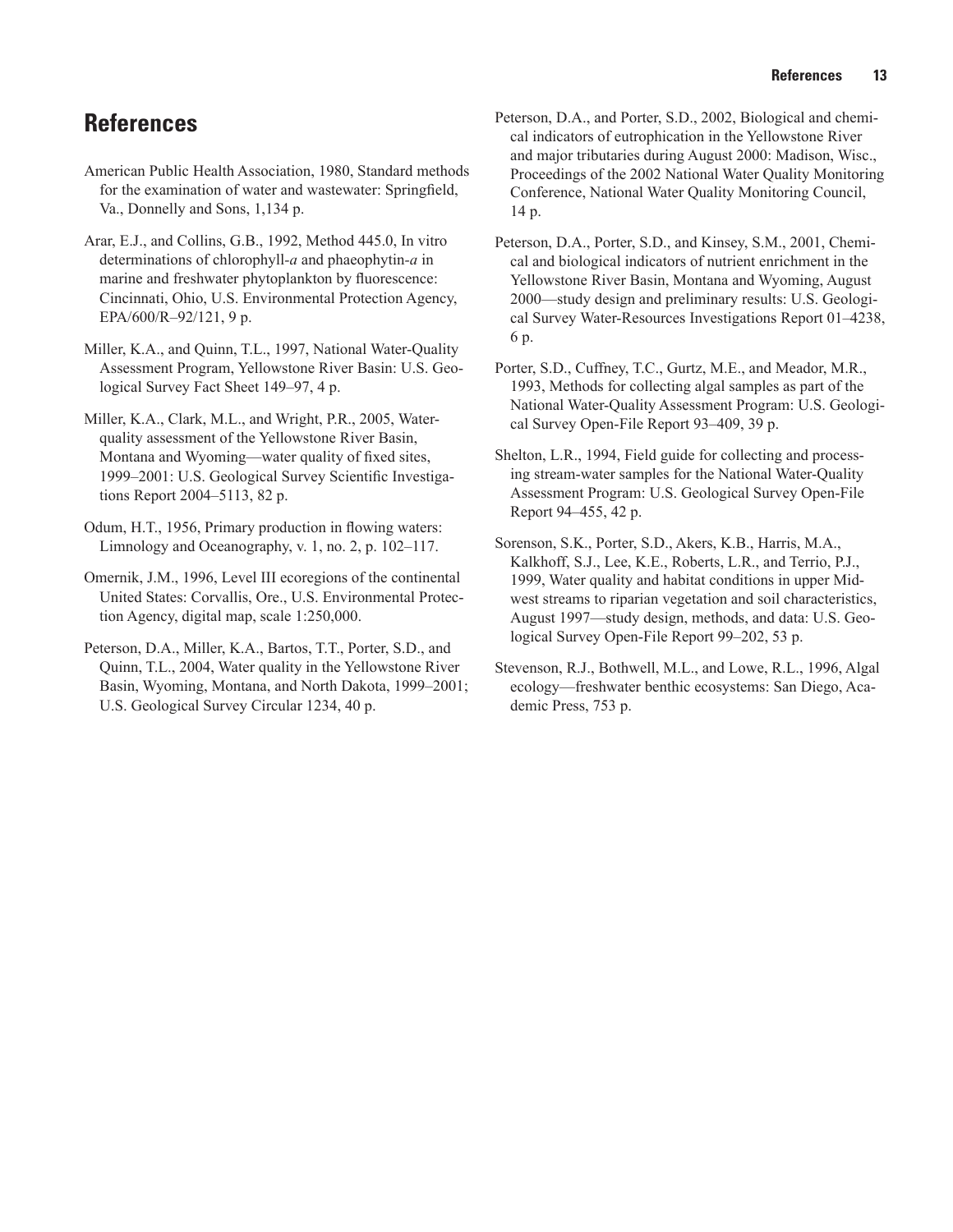Publishing support provided by: Denver Publishing Service Center

For more information concerning this publication, contact: Director, Wyoming Water Science Center U.S. Geological Survey 2617 East Lincolnway, Suite B Cheyenne, Wyoming 82001 (307) 778-2931

Or visit the Wyoming Water Science Center Web site at: <http://wy.water.usgs.gov>